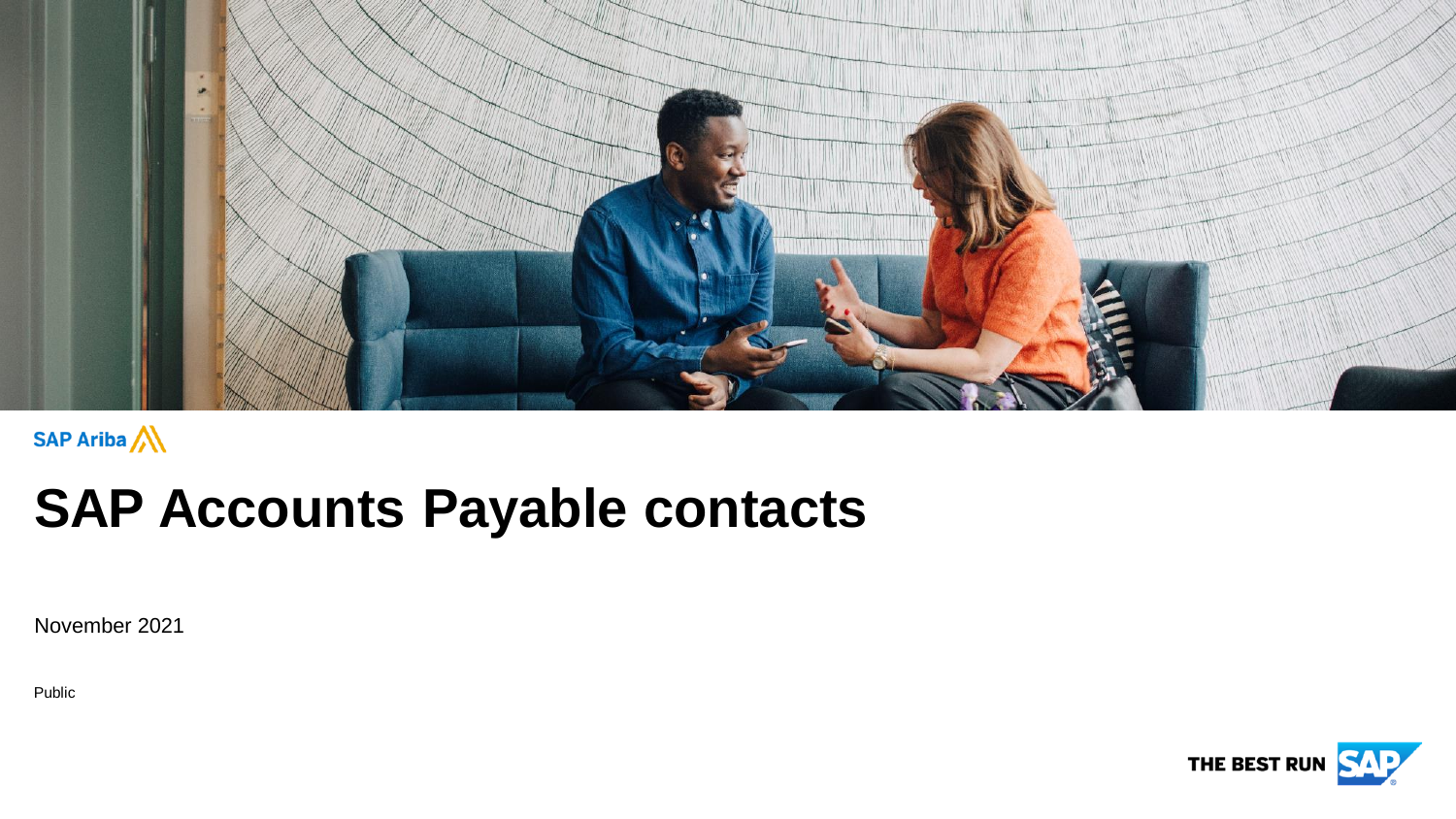| <b>Company</b><br>code | <b>Country</b>  | <b>Bill to SAP</b><br>company name                                      | <b>Bill to SAP</b><br>company address                                                                  | <b>VAT/GST/Sales</b><br>Reg. ID        | <b>Other ID</b><br>if reg'd | <b>Channel to</b><br>send invoice                                                | <b>E-mail for</b><br>vendor queries |
|------------------------|-----------------|-------------------------------------------------------------------------|--------------------------------------------------------------------------------------------------------|----------------------------------------|-----------------------------|----------------------------------------------------------------------------------|-------------------------------------|
| 0390                   | Angola          | Sybase Angola                                                           | Section C of Escom Building 9th<br>floor,<br>No 35/37 Marechal Brós Tito Street,<br>Luanda.Angola      | 5480007874                             |                             | ap.southafrica@sap.<br>com                                                       | ap.southafrica@s<br>ap.com          |
| 0061                   | Argentina       | <b>SAP Argentina SA</b>                                                 | Ing Enrique Butty 240, F 20, CABA<br>C <sub>1057</sub>                                                 | 30-68516370-1                          |                             | ap.argentina.invoice<br>@sap.com                                                 | ap.argentina@sa<br>p.com            |
| 0014                   | Australia       | <b>SAP Australia Pty Ltd</b>                                            | SAP Australia Pty Ltd, Level 13, 1<br>Denison Street, North Sydney NSW<br>2060, Australia              | 26-003-682-504                         |                             | <b>Ariba Network or</b><br><b>APinvoicesSAPAust</b><br>ralia@maildrop.wm.<br>net | ap.australia@sap<br>.com            |
| 0474                   | Australia       | Callidus SW Pty. Ltd.                                                   | SAP Australia Pty Ltd, Level 13, 1<br>Denison Street 2060, Sydney, New<br>South Wales Australia        | ABN 15096<br>246 927<br>TFN 777394402  |                             | <b>APinvoicesSAPAust</b><br>ralia@maildrop.wm.<br>net                            | ap.australia@sap<br>.com            |
| 0477                   | Australia       | Learning Seat Pty. Ltd.                                                 | Learning Seat Pty Ltd, Level 15, 484<br>St Kilda Road VIC, 3004 Melbourne<br>AU VIC, AUSACT, Australia | ABN 66 093<br>639 377<br>TFN 754826401 |                             | <b>APinvoicesSAPAust</b><br>ralia@maildrop.wm.<br>net                            | ap.australia@sap<br>.com            |
| 0003                   | Austria         | SAP Österreich GmbH                                                     | Lassallestrasse 7b, 1021 Wien                                                                          | ATU 16090307                           |                             | <b>Ariba Network or</b><br>ap.austria@sap.com                                    | ap.austria@sap.c<br><b>om</b>       |
| 0378                   | <b>Barbados</b> | <b>SAP Barbados (SAP</b><br>Puerto Rico GmbH in<br>Barbados)            | Parker house Wildey Business Park,<br>Wildey Road BB14006, St Michael<br><b>Barbados</b>               | 1000008017924                          |                             | ap.barbados.invoice<br>@sap.com                                                  | ap.barbados@sa<br>p.com             |
| 0016                   | <b>Belgium</b>  | SAP Belgium - Systems,<br><b>Applications and Products</b><br><b>SA</b> | Avenue des Olympiades 2, 1140<br>Brussels, Belgium                                                     | BE0441797980                           |                             | Ariba Network or<br>ap.belgium@sap.co<br>m                                       | ap.belgium@sap.<br>com              |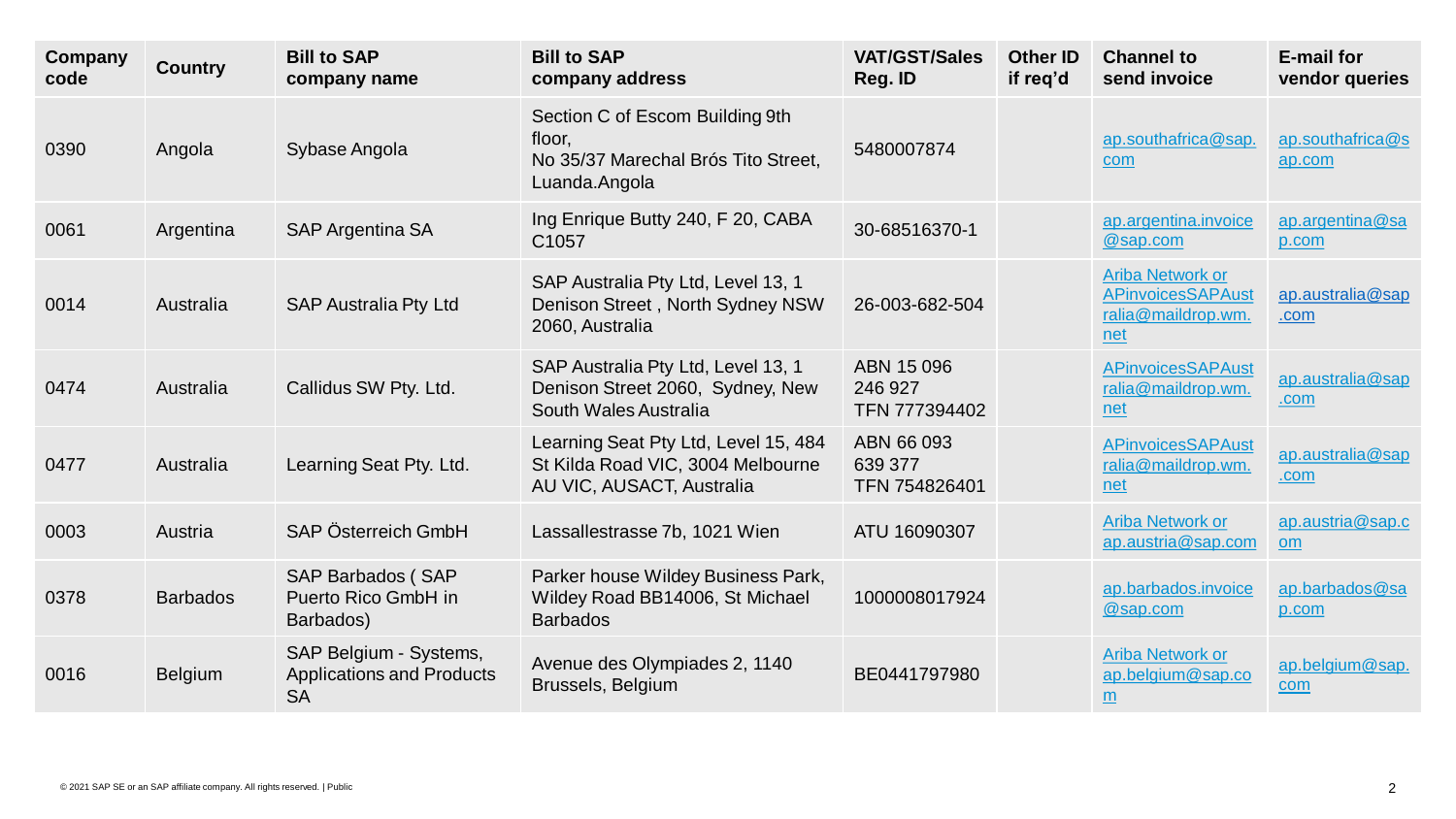| <b>Company</b><br>code | <b>Country</b>  | <b>Bill to SAP</b><br>company name | <b>Bill to SAP</b><br>company address                                                                | <b>VAT/GST/Sales</b><br>Reg. ID | <b>Other ID</b><br>if req'd                                                               | <b>Channel to</b><br>send invoice                        | <b>E-mail for</b><br>vendor queries |
|------------------------|-----------------|------------------------------------|------------------------------------------------------------------------------------------------------|---------------------------------|-------------------------------------------------------------------------------------------|----------------------------------------------------------|-------------------------------------|
| 0060                   | <b>Brasil</b>   | SAP Brasil Ltda.                   | Av. das Nações Unidas,<br>14171, Marble Tower 6° andar - Vila<br>Almeida São Paulo-SP-04795-100      | 74.544.297/000<br>$7 - 88$      |                                                                                           | ap.brazil.invoice@s<br>ap.com                            | ap.brazil@sap.co<br>m               |
| 0833                   | <b>Brasil</b>   | Quadrem Brazil Ltda.               | Rua Candelária 65 15° andar, CEP<br>20091-906 Centro, RJ                                             | 04.178.880/000<br>$1 - 41$      |                                                                                           | ap.brazil.invoice@s<br>ap.com                            | ap.brazil@sap.co<br>m               |
| 0216                   | <b>Bulgaria</b> | <b>SAP Bulgaria EOOD</b>           | 111V Tsarigradsko Shose blvd., fl 3,<br>Sofia 1784, Bulgaria                                         | BG130159785                     |                                                                                           | ap.bulgaria@sap.co<br>m                                  | ap.bulgaria@sap.<br>com             |
| 0236                   | <b>Bulgaria</b> | <b>SAP Labs Bulgaria</b>           | 136 A, Tzar Boris III Blvd.                                                                          | BG130211680                     |                                                                                           | ap.bulgaria@sap.co<br>m                                  | ap.bulgaria@sap.<br>com             |
| 0009                   | Canada          | SAP Canada Inc.                    | 4120 Yonge Street, Suite 600,<br>Toronto, M2P 2B8                                                    | 124077157                       |                                                                                           | Ariba Network or<br>invoicesapcanada@<br>maildrop.wm.net | ap.na@sap.com                       |
| 0068                   | Chile           | <b>SAP Chile Limitada</b>          | CALLE LOS MILITARES 4777 PISO<br>18, Santiago, Las Condes                                            | 76.255.466-6                    |                                                                                           | ap.chile.invoice@sa<br>p.com                             | ap.chile@sap.co<br>m                |
| 0834                   | Chile           | Quadrem Chile Ltda.                | Rosario Norte 100 Piso 13, Stgo, Las<br>Condes                                                       | 77.546.140-3                    |                                                                                           | ap.chile.invoice@sa<br>p.com                             | ap.chile@sap.co<br>m                |
| 0038                   | China           | SAP(China) Co., Ltd                | 47th Floor, Wheelock Square, 1717<br>Nan Jing West Road, Shanghai, China<br>上海市南京西路1717号会德丰广场47<br>层 | 91310000MA1F<br>LOTJ7J          | <b>Bank</b><br>information<br>is needed<br>花旗银行<br>(中国)有限<br>公司上海分<br>行<br>178411921<br>8 | Original and paper<br>form                               | ap.china@sap.co<br>m                |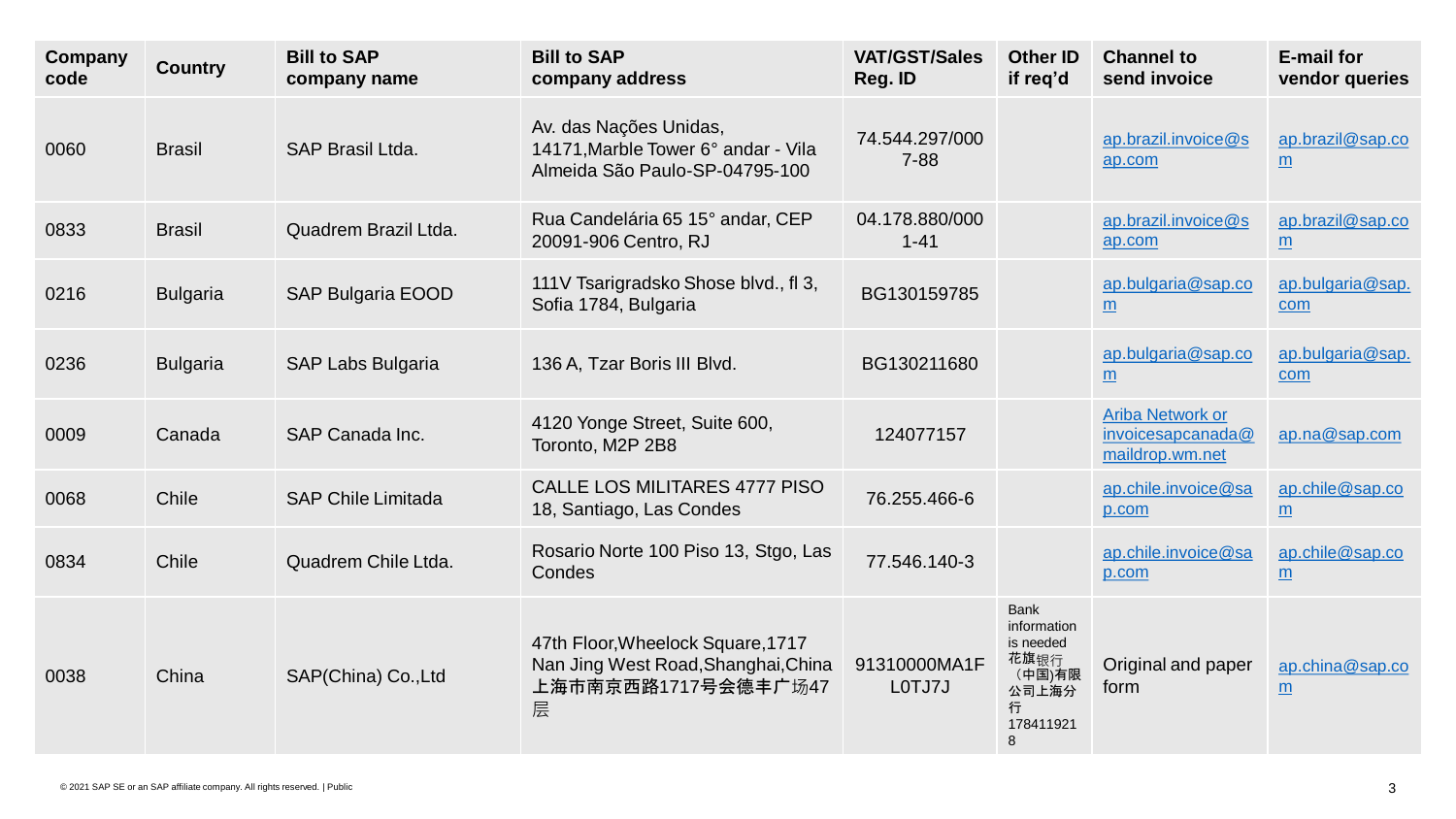| Company<br>code | <b>Country</b> | <b>Bill to SAP</b><br>company name                            | <b>Bill to SAP</b><br>company address                                                                                                                                | <b>VAT/GST/Sales</b><br>Reg. ID | <b>Other ID</b><br>if req'd                                                                            | <b>Channel to</b><br>send invoice | <b>E-mail for</b><br>vendor queries |
|-----------------|----------------|---------------------------------------------------------------|----------------------------------------------------------------------------------------------------------------------------------------------------------------------|---------------------------------|--------------------------------------------------------------------------------------------------------|-----------------------------------|-------------------------------------|
| 0393            | China          | SAP China HIdg Co., Ltd.                                      | Room 7-9, 7th Floor, North Tower<br>C, No. 2, South Ke Xue Yuan Rd,<br>Haidian District, Beijing, China<br>北京市海淀区科学院南路2号C座北楼<br>7层7-9单元                              | 9111010833646<br>7683K          | <b>Bank</b><br>information<br>is needed<br>花旗银行<br>(中国)有限<br>公司北京分<br>行<br>177571020<br>$\overline{5}$ | Original and paper<br>form        | ap.china@sap.co<br>m                |
| 0806            | China          | Ariba Software Technology<br>Services (Shanghai) Co.,<br>Ltd. | 上海市浦东新区张江高科技园区晨晖<br>路1001号 PVG01 C1, No. 1001,<br>Chen Hui Road, Pudong District,<br>Shanghai China.                                                                 | 9131010179892<br>1289W          | <b>Bank</b><br>information<br>is needed<br>美国银行上<br>海分行<br>684111190<br>031, Bank of<br>America        | Original and paper<br>form        | ap.china@sap.co<br>m                |
| 0606            | China          | <b>Business Objects Software</b><br>(Shanghai) Co., Ltd       | Not active. Business Objects<br>Software (Shanghai) Co., Ltd<br>47th Floor, Wheelock Square, 1717<br>Nan Jing West Road, Shanghai,<br>China 上海市南京西路1717号会德丰<br>广场47层 | 3101157659859<br>72             |                                                                                                        |                                   | ap.china@sap.co<br>$\underline{m}$  |
| 0738            | China          | <b>Ruan Lian Technology</b><br>(Beijing) Co. Ltd.             | Not active.                                                                                                                                                          | Not active.                     |                                                                                                        |                                   | ap.china@sap.co<br>m                |
| 0739            | China          | Beijing Zhang zhong hu<br>dong Technology Ltd.                | Not active.                                                                                                                                                          | Not active.                     |                                                                                                        |                                   | ap.china@sap.co<br>m                |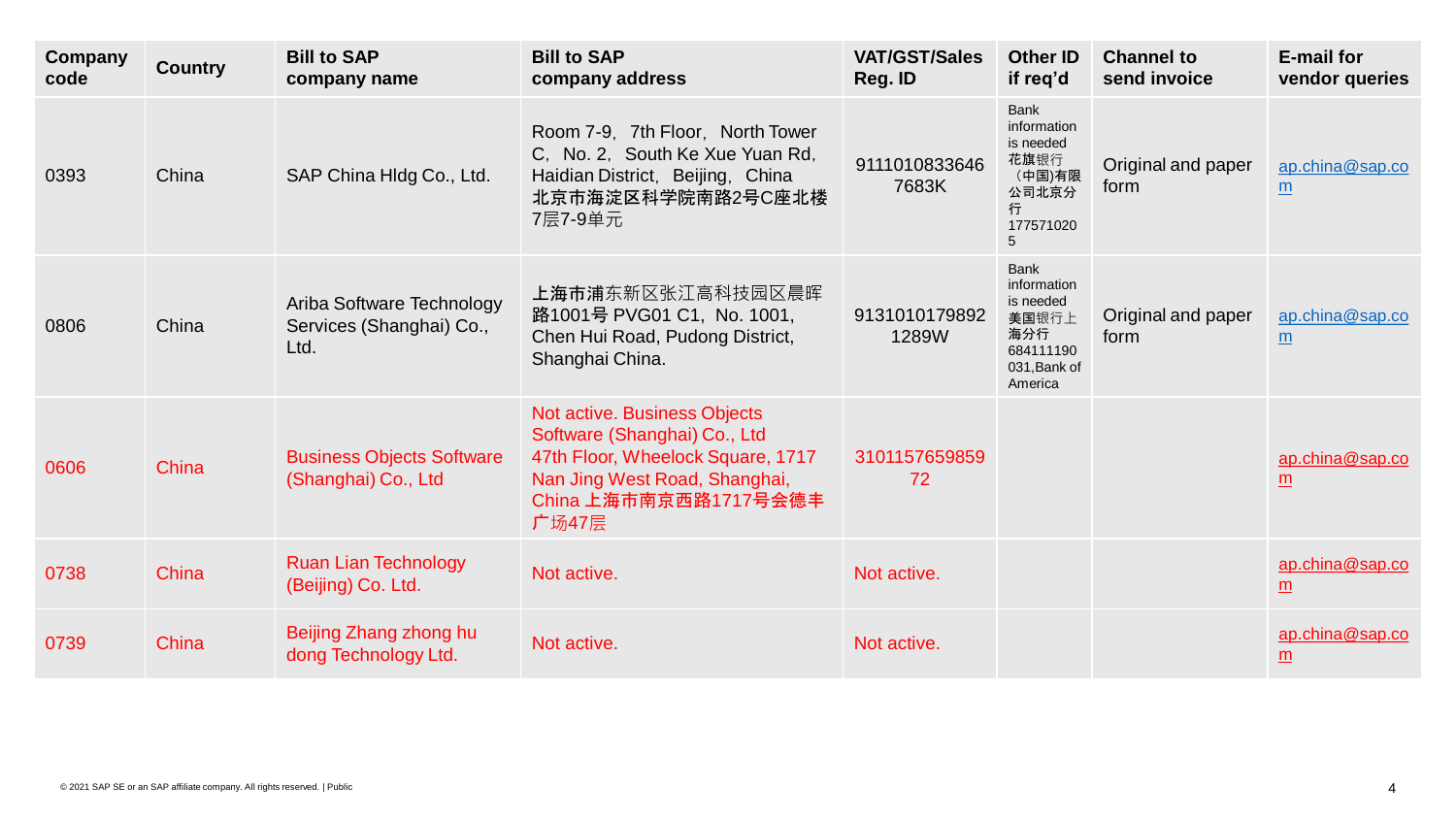| <b>Company</b><br>code | <b>Country</b>        | <b>Bill to SAP</b><br>company name | <b>Bill to SAP</b><br>company address                                                   | <b>VAT/GST/Sales</b><br>Reg. ID | <b>Other</b><br>ID if<br>req'd | <b>Channel to</b><br>send invoice          | <b>E-mail for</b><br>vendor<br>queries |
|------------------------|-----------------------|------------------------------------|-----------------------------------------------------------------------------------------|---------------------------------|--------------------------------|--------------------------------------------|----------------------------------------|
| 0069                   | Colombia              | <b>SAP Colombia SAS</b>            | Av. 9 N° 115-06, Piso 24°, Oficina<br>#2404 - Bogotá, Colombia, C.P.:<br>110111         | 900320612-5                     |                                | ap.colombia.invoice<br>@sap.com            | ap.colombia@sa<br>p.com                |
| 0348                   | Costa Rica            | SAP Costa Rica, S.A.               | Plaza Tempo, Lobby A, Piso 4,<br>costado Oeste del Hospital Cima,<br>Escazú, Costa Rica | 3-101-624787                    |                                | ap.costarica.invoice<br>@sap.com           | ap.costarica@sa<br>p.com               |
| 0082                   | Croatia               | SAP d.o.o.                         | Hektorovićeva 2. 10000 ZAGREB                                                           | HR07778064485                   |                                | ap.croatia@sap.co<br>m                     | ap.croatia@sap.<br>com                 |
| 0309                   | Cyprus                | SAP Cyprus Ltd.                    | Ifigenias 92, Athina Building, flat n.<br>101, 2003 Lefkosie, Cyprus                    | CY10083984W                     |                                | ap.greece.cyprus@<br>sap.com               | ap.greece.cypru<br>s@sap.com           |
| 0040                   | <b>Czech Republic</b> | SAP ČR, spol. s r.o.               | Vyskočilova 1481/4, Praha 4, 140<br>00                                                  | CZ49713361                      |                                | ap.czech@sap.com                           | ap.czech@sap.c<br><b>om</b>            |
| 0254                   | <b>Czech Republic</b> | SAP Services s.r.o.                | Bucharova 2817/11, Praha 5, 158<br>$00\,$                                               | CZ26194333                      |                                | ap.bsce@sap.com                            | ap.bsce@sap.co<br>m                    |
| 0816                   | <b>Czech Republic</b> | Ariba Czech s.r.o.                 | Bucharova 2817/11, Praha 5, 158<br>$00\,$                                               | CZ27097218                      |                                | ap.czech@sap.com                           | ap.czech@sap.c<br><b>om</b>            |
| 0011                   | <b>Danmark</b>        | <b>SAP Danmark</b>                 | Lautrupsgade 11, 2100 København                                                         | DK 11935680                     |                                | Ariba Network or<br>ap.denmark@sap.c<br>om | ap.denmark@sa<br>p.com                 |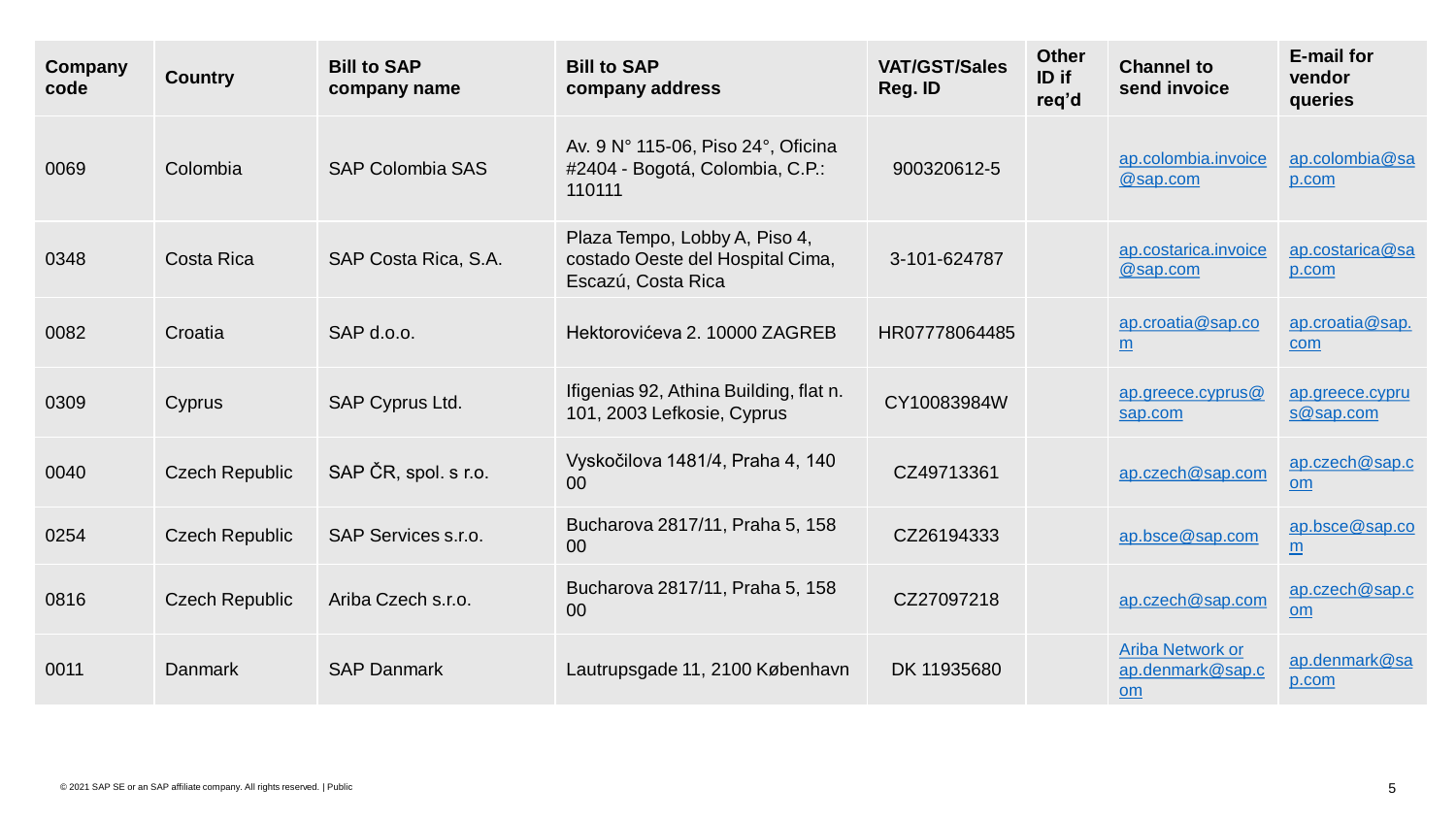| <b>Company</b><br>code | <b>Country</b> | <b>Bill to SAP</b><br>company name | <b>Bill to SAP</b><br>company address                                                                                                   | <b>VAT/GST/Sales</b><br>Reg. ID | <b>Other</b><br>ID if<br>req'd | <b>Channel to</b><br>send invoice                                     | <b>E-mail for</b><br>vendor<br>queries                                |
|------------------------|----------------|------------------------------------|-----------------------------------------------------------------------------------------------------------------------------------------|---------------------------------|--------------------------------|-----------------------------------------------------------------------|-----------------------------------------------------------------------|
| 0340                   | Egypt          | <b>SAP Egypt LLC</b>               | New Cairo - 5th Settlement, North<br>90th St. The 47th building, 6th<br>Floor, Unit 603 Postal Code 11835<br>P.O.Box 145 - Cairo, Egypt | 349865833                       |                                | ap.mena@sap.com                                                       | ap.mena@sap.c<br><b>om</b>                                            |
| 0344                   | Estonia        | SAP Estonia OÜ                     | Roosikrantzi 11 - 10119 Tallinn                                                                                                         | EE101201449                     |                                | Irina.Glushkova@e<br>e.ey.com<br>and<br>jurate.raciunaite@s<br>ap.com | Irina.Glushkova<br>@ee.ey.com<br>and<br>jurate.raciunaite<br>@sap.com |
| 0046                   | Finland        | SAP Finland Oy                     | Keilasatama 5, 02150 Espoo                                                                                                              | FI14741854                      |                                | Ariba Network or<br>ap.finland@sap.co<br>$\underline{m}$              | ap.finland@sap.<br>com                                                |
| 0286                   | Finland        | SAP Labs Finland Oy                | Keilasatama 5, 02150 Espoo                                                                                                              | FI15498171                      |                                | Ariba Network or<br>ap.finland@sap.co<br>$\underline{m}$              | ap.finland@sap.<br>com                                                |
| 0287                   | Finland        | Merlin Systems Oy                  | Keilasatama 5, 02150 Espoo                                                                                                              | FI07360455                      |                                | Ariba Network or<br>ap.finland@sap.co<br>m                            | ap.finland@sap.<br>com                                                |
| 0005                   | France         | <b>SAP France</b>                  | 35 Rue d'Alsace, 92300 Levallois-<br>Perret, France                                                                                     | FR10379821994                   |                                | Ariba Network or<br>AP_Invoices_SAP<br>France@maildrop.<br>wm.net     | ap.france@sap.c<br><b>om</b>                                          |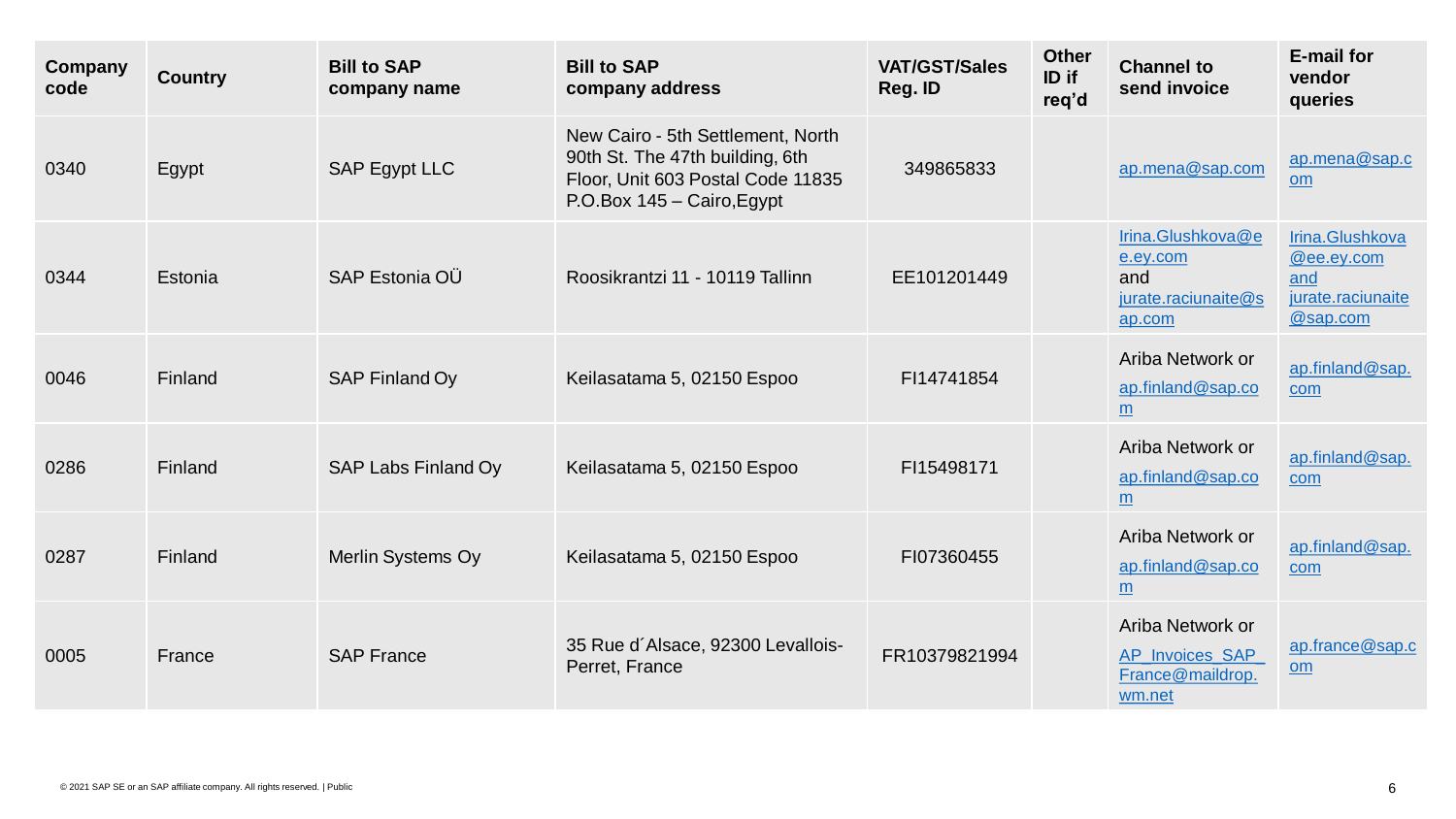| <b>Company</b><br>code | <b>Country</b> | <b>Bill to SAP</b><br>company name | <b>Bill to SAP</b><br>company address                                    | <b>VAT/GST/Sales</b><br>Reg. ID | <b>Other</b><br>ID if<br>req'd | <b>Channel to</b><br>send invoice                                                                               | <b>E-mail for</b><br>vendor<br>queries |
|------------------------|----------------|------------------------------------|--------------------------------------------------------------------------|---------------------------------|--------------------------------|-----------------------------------------------------------------------------------------------------------------|----------------------------------------|
| 0075                   | France         | <b>SAP Labs France SAS</b>         | 805, avenue du Docteur Maurice<br>Donat, BP 216, 06254, MOUGINS<br>Cedex | FR23419855127                   |                                | Ariba Network or<br>AP_Invoices_SAP_<br>France@maildrop.<br>wm.net<br>Or<br>ap.france@sap.co<br>$\underline{m}$ | ap.labs.france $@$<br>sap.com          |
| 0331                   | France         | <b>SAP France Holding SA</b>       | 35, rue d'Alsace, 92300 Levallois-<br>Perret, France                     | FR93341612687                   |                                | Ariba Network or<br>AP_Invoices_SAP<br>France@maildrop.<br>wm.net                                               | ap.france@sap.c<br>$om$                |
| 0001                   | Germany        | <b>SAP SE</b>                      | Dietmar-Hopp-Allee 16, 69190,<br>Walldorf                                | DE143454214                     |                                | Ariba Network or<br>AP_Invoices_SAP<br><b>GERMANY@maildr</b><br>op.wm.net                                       | ap.se.germany@<br>sap.com              |
| 0023                   | Germany        | SAP Deutschland SE &<br>Co. KG     | Hasso-Plattner-Ring 7, 69190,<br>Walldorf                                | DE210157578                     |                                | Ariba Network or<br>AP_Invoices_SAP<br><b>GERMANY@maildr</b><br>op.wm.net                                       | ap.lgd.germany<br>@sap.com             |
| 0853                   | Germany        | <b>Hybris GmbH</b>                 | Nymphenburger Str. 86, 80636,<br><b>Munich</b>                           | DE200689264                     |                                | Ariba Network or<br>ap.hybris.germany<br>@sap.com                                                               | ap.hybris.germa<br>ny@sap.com          |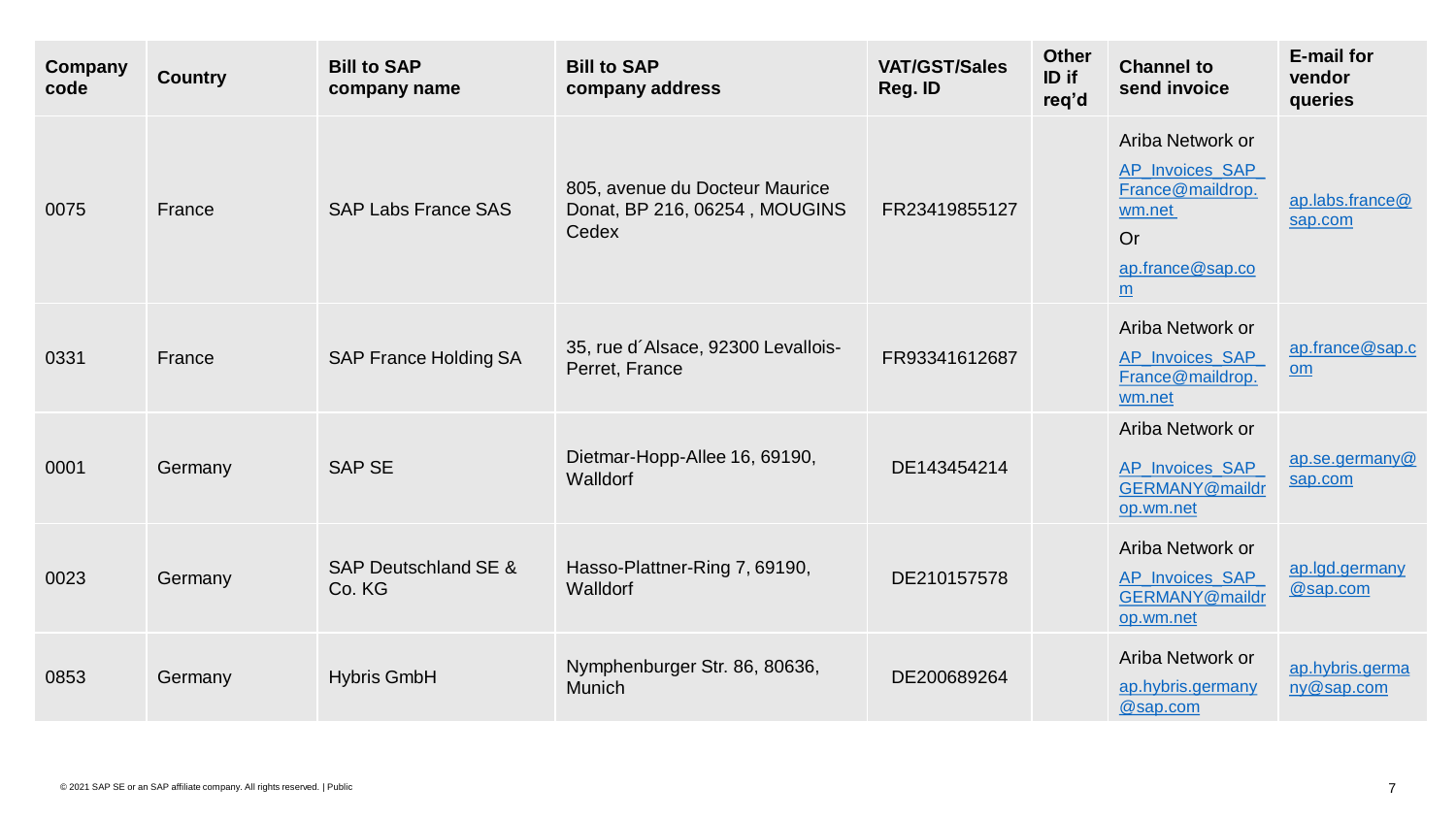| <b>Company</b><br>code | <b>Country</b> | <b>Bill to SAP</b><br>company name | <b>Bill to SAP</b><br>company address                                                                                                | <b>VAT/GST/Sales</b><br>Reg. ID | <b>Other</b><br>ID if<br>req'd | <b>Channel to</b><br>send invoice                                                                                                                                                                                                                                                                | <b>E-mail for</b><br>vendor<br>queries |
|------------------------|----------------|------------------------------------|--------------------------------------------------------------------------------------------------------------------------------------|---------------------------------|--------------------------------|--------------------------------------------------------------------------------------------------------------------------------------------------------------------------------------------------------------------------------------------------------------------------------------------------|----------------------------------------|
| 0058                   | <b>Hellas</b>  | SAP Hellas S. A.                   | 20 Ellinidon, P.Faliro, 17564<br>Athens, Greece                                                                                      | EL094429812                     |                                | Ariba Network or<br>ap.greece.cyprus@<br>sap.com                                                                                                                                                                                                                                                 | ap.greece.cypru<br>s@sap.com           |
| 0074                   | Hong Kong      | SAP Hong Kong Co.<br>Limited       | SAP Hong Kong Co. Limited, 35/F,<br>Tower Two, Times Squa 35/F,<br>Tower Two, Times Squa, Matheson<br>Street 1, Hong Kong, Hong Kong | 27/21025451                     |                                | ap.hongkong@sap.<br>com                                                                                                                                                                                                                                                                          | ap.hongkong@s<br>ap.com                |
| 0048                   | Hungary        | <b>SAP Hungary Kft</b>             | Graphisoft Park, Záhony utca 7.,<br>1031 Budapest                                                                                    | 12342659-2-44                   |                                | AP Invoices SAP<br>Hungary@maildrop<br>.wm.net                                                                                                                                                                                                                                                   | ap.hungary@sap<br>.com                 |
| 0071                   | India          | <b>SAP India</b>                   | Plot No. A-2, 6th Floor, MGF<br>Corporate Park, MGF Metropolitan<br>Mall, Saket, New Delhi - 110017                                  | 07AACCS7483E<br>1Z7             |                                | Original in paper<br>form<br>Postal address:<br><b>SAP India Private</b><br>Limited 6th floor<br>RMZ Ecoworld plot<br>C <sub>1</sub><br>8A campus<br>Sarjapur-<br>Marathahalli outer<br>ring road<br>Devarabeesanahalli<br><b>Bangalore East</b><br><b>Taluk</b><br>Bangalore<br>560103<br>India | ap.india@sap.co<br>m                   |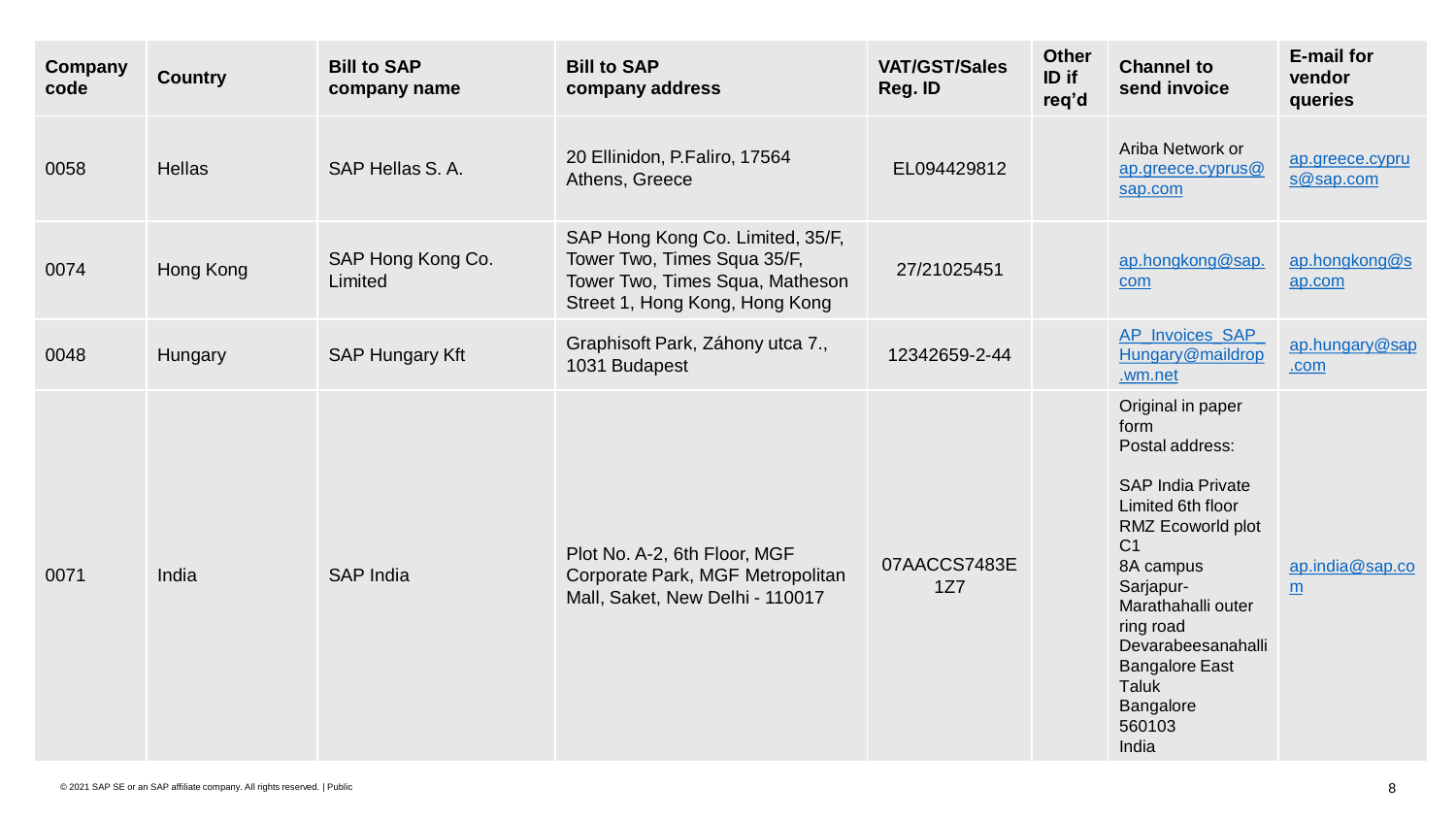| <b>Company</b><br>code | <b>Country</b> | <b>Bill to SAP</b><br>company name | <b>Bill to SAP</b><br>company address                                                                | <b>VAT/GST/Sales</b><br>Reg. ID | <b>Other</b><br>ID if<br>req'd | <b>Channel to</b><br>send invoice                                                                                                                                                                                                                                               | <b>E-mail for</b><br>vendor<br>queries |
|------------------------|----------------|------------------------------------|------------------------------------------------------------------------------------------------------|---------------------------------|--------------------------------|---------------------------------------------------------------------------------------------------------------------------------------------------------------------------------------------------------------------------------------------------------------------------------|----------------------------------------|
| 0071                   | India          | <b>SAP India</b>                   | C - 59, 5th Block, 5th Floor, Platina,<br>Bandra Kurla, Bandra East,<br>Mumbai, Maharashtra - 400051 | 27AACCS7483E<br>1Z5             |                                | Original in paper form<br>Postal address:<br><b>SAP India Private</b><br>Limited 6th floor<br>RMZ Ecoworld plot<br>C <sub>1</sub><br>8A campus<br>Sarjapur-Marathahalli<br>outer ring road<br>Devarabeesanahalli<br><b>Bangalore East Taluk</b><br>Bangalore<br>560103<br>India | ap.india@sap.com                       |
| 0071                   | India          | <b>SAP India</b>                   | No. 1, 5th Floor, Metro Tower, Ho<br>Chi Minh Sarani, Kolkata, West<br>Bengal - 700071               | 19AACCS7483E<br>1Z2             |                                | Original in paper form<br>Postal address:<br><b>SAP India Private</b><br>Limited 6th floor<br>RMZ Ecoworld plot<br>C <sub>1</sub><br>8A campus<br>Sarjapur-Marathahalli<br>outer ring road<br>Devarabeesanahalli<br><b>Bangalore East Taluk</b><br>Bangalore<br>560103<br>India | ap.india@sap.com                       |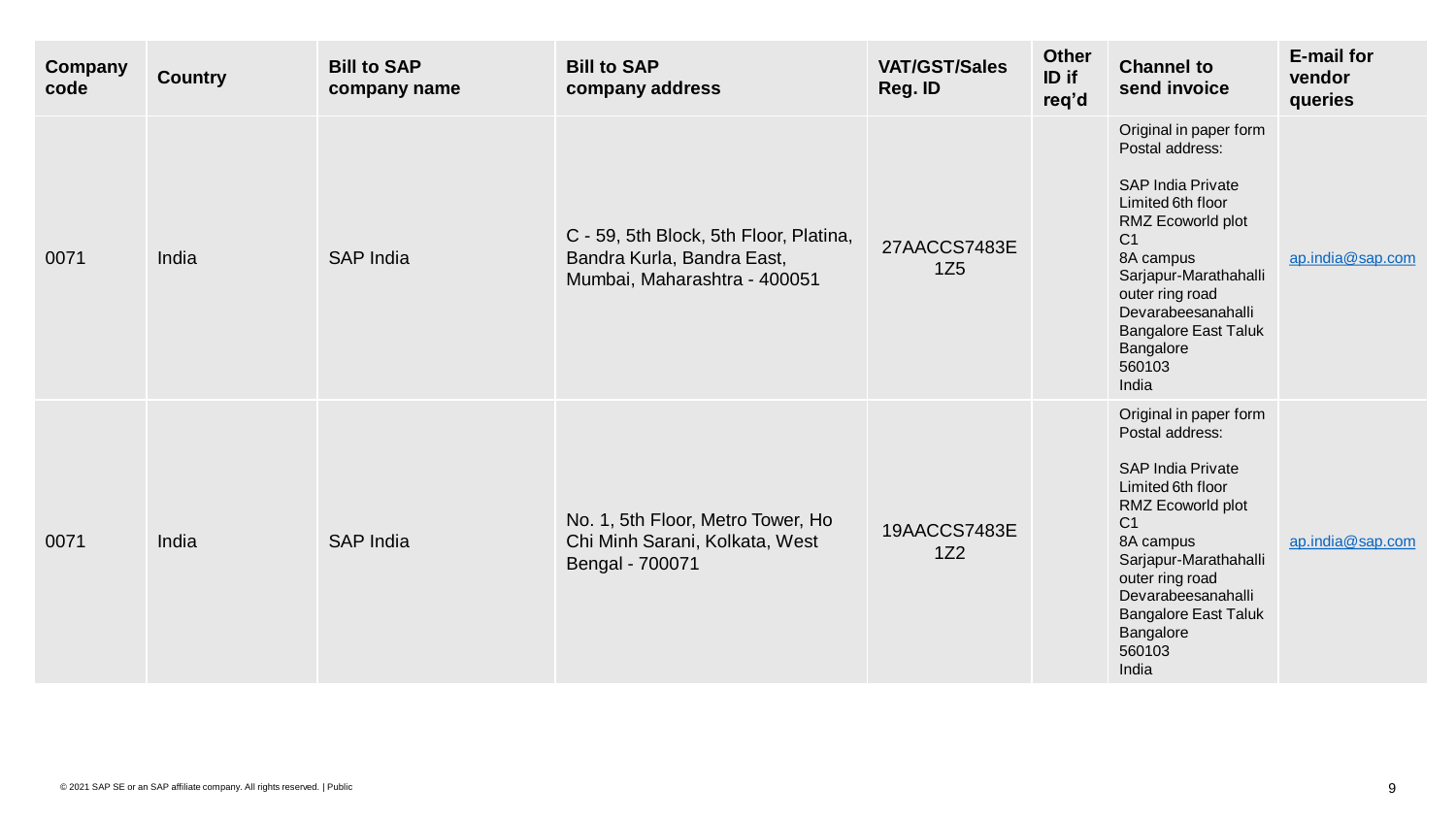| <b>Company</b><br>code | <b>Country</b> | <b>Bill to SAP</b><br>company name | <b>Bill to SAP</b><br>company address                                                          | <b>VAT/GST/Sales</b><br>Reg. ID | <b>Other</b><br>ID if<br>req'd | <b>Channel to</b><br>send invoice                                                                                                                                                                                                                                               | <b>E-mail for</b><br>vendor<br>queries |
|------------------------|----------------|------------------------------------|------------------------------------------------------------------------------------------------|---------------------------------|--------------------------------|---------------------------------------------------------------------------------------------------------------------------------------------------------------------------------------------------------------------------------------------------------------------------------|----------------------------------------|
| 0071                   | India          | <b>SAP India</b>                   | 50, Mohebewala Industrial Area<br>Saharanpur, Dehradun,<br>Uttarakhand - 248002                | 05AACCS7483E<br>1ZB             |                                | Original in paper form<br>Postal address:<br><b>SAP India Private</b><br>Limited 6th floor<br>RMZ Ecoworld plot<br>C <sub>1</sub><br>8A campus<br>Sarjapur-Marathahalli<br>outer ring road<br>Devarabeesanahalli<br><b>Bangalore East Taluk</b><br>Bangalore<br>560103<br>India | ap.india@sap.com                       |
| 0071                   | India          | <b>SAP</b> India                   | Y222, 4th Floor, Kimberly Towers,<br>Second Avenue, Annanagar,<br>Chennai, Tamil Nadu - 600040 | 33AACCS7483E<br>1ZC             |                                | Original in paper form<br>Postal address:<br><b>SAP India Private</b><br>Limited 6th floor<br>RMZ Ecoworld plot<br>C <sub>1</sub><br>8A campus<br>Sarjapur-Marathahalli<br>outer ring road<br>Devarabeesanahalli<br><b>Bangalore East Taluk</b><br>Bangalore<br>560103<br>India | ap.india@sap.com                       |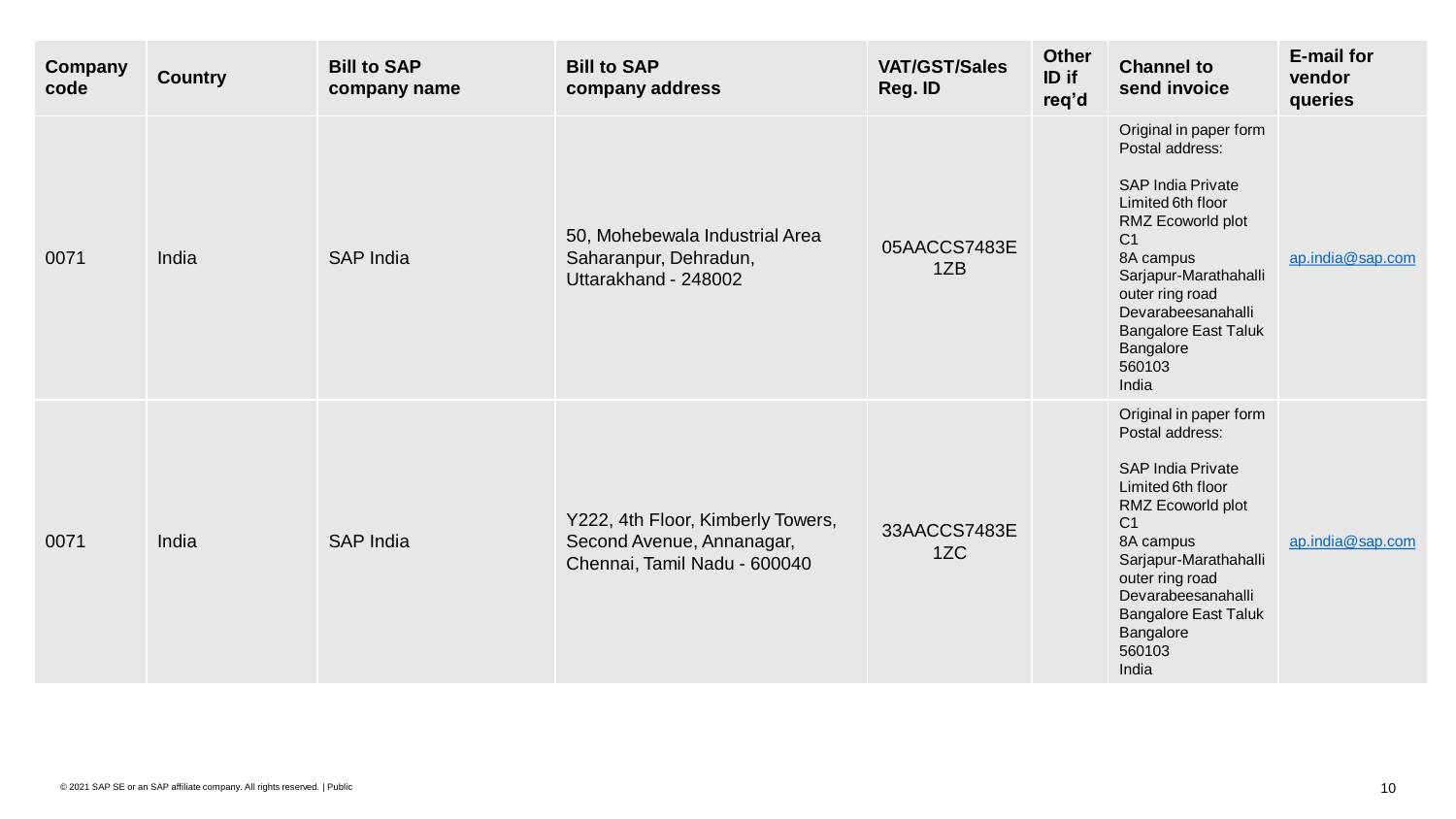| Company<br>code | <b>Country</b> | <b>Bill to SAP</b><br>company name       | <b>Bill to SAP</b><br>company address                                                                                                                             | <b>VAT/GST/Sales</b><br>Reg. ID | <b>Other</b><br>ID if<br>req'd | <b>Channel to</b><br>send invoice                                                                                                                                                                                                                                | <b>E-mail for</b><br>vendor<br>queries |
|-----------------|----------------|------------------------------------------|-------------------------------------------------------------------------------------------------------------------------------------------------------------------|---------------------------------|--------------------------------|------------------------------------------------------------------------------------------------------------------------------------------------------------------------------------------------------------------------------------------------------------------|----------------------------------------|
| 0071            | India          | <b>SAP India</b>                         | 8th, 9th, 10th Floor, RMZ Ecoworld<br>Plot C1, Sarjapur-Marathahali Outer<br>Ring Road, Devarabeesanahalli,<br>Bengaluru (Bangalore) Urban,<br>Karnataka - 560103 | 29AACCS7483E<br>1Z1             |                                | Original in paper form<br>Postal address:<br><b>SAP India Private</b><br>Limited 6th floor<br>RMZ Ecoworld plot C1<br>8A campus<br>Sarjapur-Marathahalli<br>outer ring road<br>Devarabeesanahalli<br><b>Bangalore East Taluk</b><br>Bangalore<br>560103<br>India | ap.india@sap.co<br>m                   |
| 0071            | India          | <b>SAP India</b>                         | Block A, Wing B, Ground & 2nd<br>Floor,<br>Vatika Tower, DLF Golf Course<br>Road,<br>Sector 54, Gurgaon, Haryana -<br>122002                                      | 06AACCS7483E<br>1Z9             |                                | Original in paper form<br>Postal address:<br><b>SAP India Private</b><br>Limited 6th floor<br>RMZ Ecoworld plot C1<br>8A campus<br>Sarjapur-Marathahalli<br>outer ring road<br>Devarabeesanahalli<br><b>Bangalore East Taluk</b><br>Bangalore<br>560103<br>India | ap.india@sap.co<br>m                   |
| 0076            | India          | <b>SAP Labs India Private</b><br>Limited | 138, Export Promotion Industrial<br>Park, Whitefield, Benguluru -<br>560066                                                                                       | 29AAFCS3649P<br>1ZJ             |                                | Original in paper form<br>Postal address:<br>Sap Account Payable<br>Team,<br>Sap Labs India Pvt Ltd,<br>#138, Export<br>Promotional Industrial<br>ParkWhitefield,<br>Bangalore-560066<br>Karnataka.                                                              | ap.labs.india@s<br>ap.com              |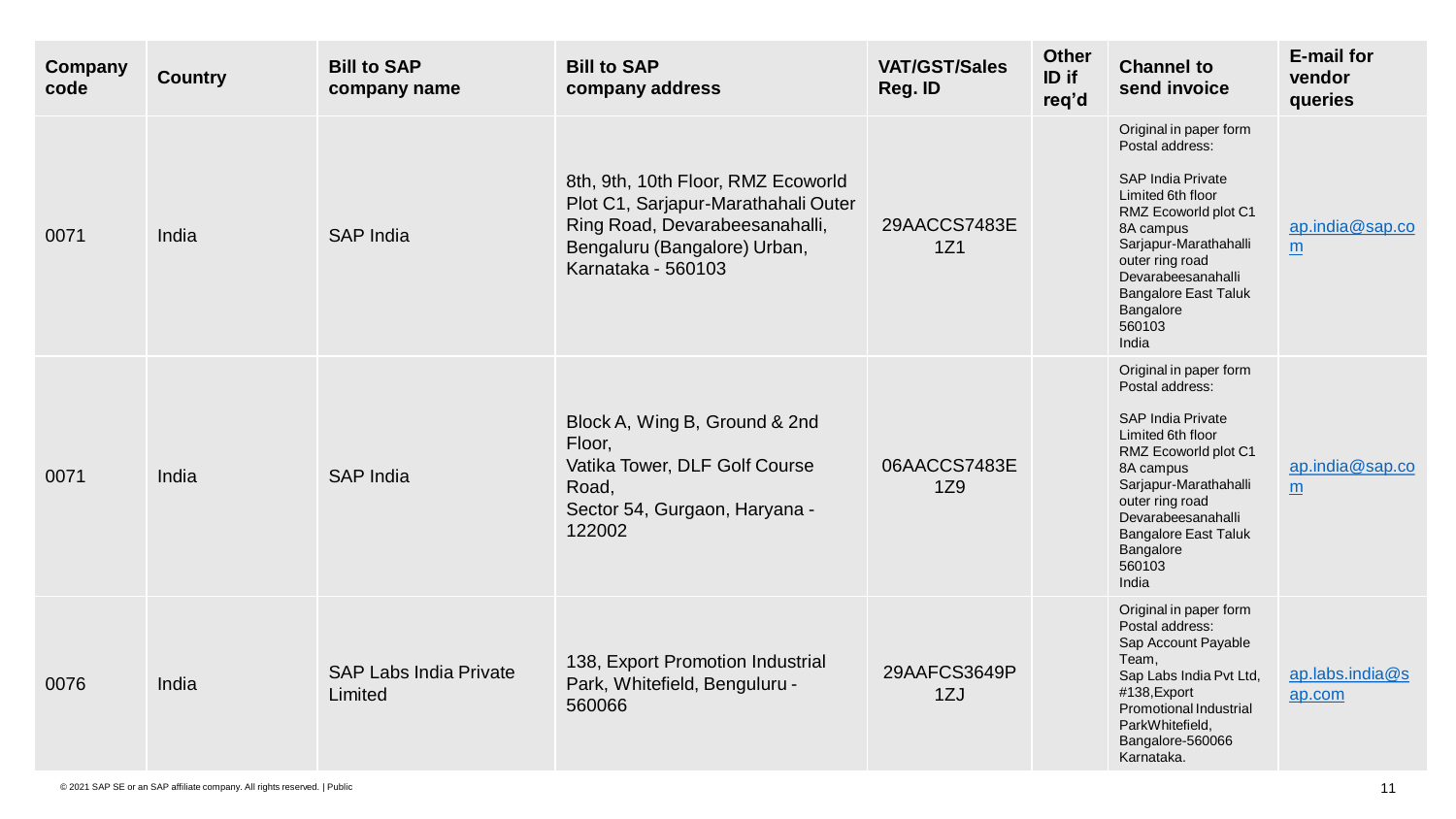| Company<br>code | <b>Country</b> | <b>Bill to SAP</b><br>company name        | <b>Bill to SAP</b><br>company address                                                                              | <b>VAT/GST/Sales</b><br>Reg. ID | <b>Other</b><br>ID if<br>req'd | <b>Channel to</b><br>send invoice                                                                                                                                                                                                       | <b>E-mail for</b><br>vendor<br>queries |
|-----------------|----------------|-------------------------------------------|--------------------------------------------------------------------------------------------------------------------|---------------------------------|--------------------------------|-----------------------------------------------------------------------------------------------------------------------------------------------------------------------------------------------------------------------------------------|----------------------------------------|
| 0076            | India          | <b>SAP Labs India Private</b><br>Limited  | Platina, G Block, 402B, 4th Floor,<br>Plot C/59, Bandra Kurla Comple,<br>Mumbai, MAHARASHTRA, Pin -<br>400051      | 27AAFCS3649P<br>1ZN             |                                | Original in paper form<br>Postal address:<br>Sap Account Payable<br>Team.<br>Sap Labs India Pvt Ltd,<br>#138, Export<br>Promotional Industrial<br>ParkWhitefield,<br>Bangalore-560066<br>Karnataka.                                     | $ap.$ labs.india $@s$<br>ap.com        |
| 0076            | India          | <b>SAP Labs India Private</b><br>Limited  | Vatika Towers, 2nd 3rd and 4th<br>Floor, Golf Course Sector Road<br>Gurgaon, 122002 (Haryana)                      | 06AAFCS3649P<br>2ZQ             |                                | Original in paper form<br>Postal address:<br>Sap Account Payable<br>Team.<br>Sap Labs India Pvt Ltd,<br>#138, Export<br>Promotional Industrial<br>ParkWhitefield,<br>Bangalore-560066<br>Karnataka.                                     | ap.labs.india@s<br>ap.com              |
| 0469            | India          | Callidus Cloud India PVT<br>Ltd           | Unit no:601, 6th floor, Building<br>no.12B, Mindspace IT Park,<br>Madhapur, Hyderabad 500081,<br>Telangana,. India | 36AABCO0022A<br>1ZE             |                                | Original in paper form<br>Postal address: Callidus<br>Cloud India PVT Ltd.,<br>Unit no:601, 6th floor,<br>Building no.12B,<br>Mindspace IT Park,<br>Madhapur, Hyderabad<br>500081, Telangana,.<br>India                                 | ap.callidus.india<br>@sap.com          |
| 0728            | India          | <b>SYBASE SOFTWARE</b><br>(INDIA) PVT LTD | 4th Floor, Platina, C - 59, G - Block,<br>Bandra Kurla Complex, Bandra<br>(East), Mumbai - 400 051 India           | 27AAHCS5015K<br>1Z7             |                                | Original in paper form<br><b>SAP India Private</b><br>Limited6th floor<br>RMZ Ecoworld plot C1<br>8A campusSarjapur-<br>Marathahalli outer ring<br>roadDevarabeesanahalli<br><b>Bangalore East</b><br>TalukBangalore<br>560103<br>India | ap.india@sap.co<br>$\underline{m}$     |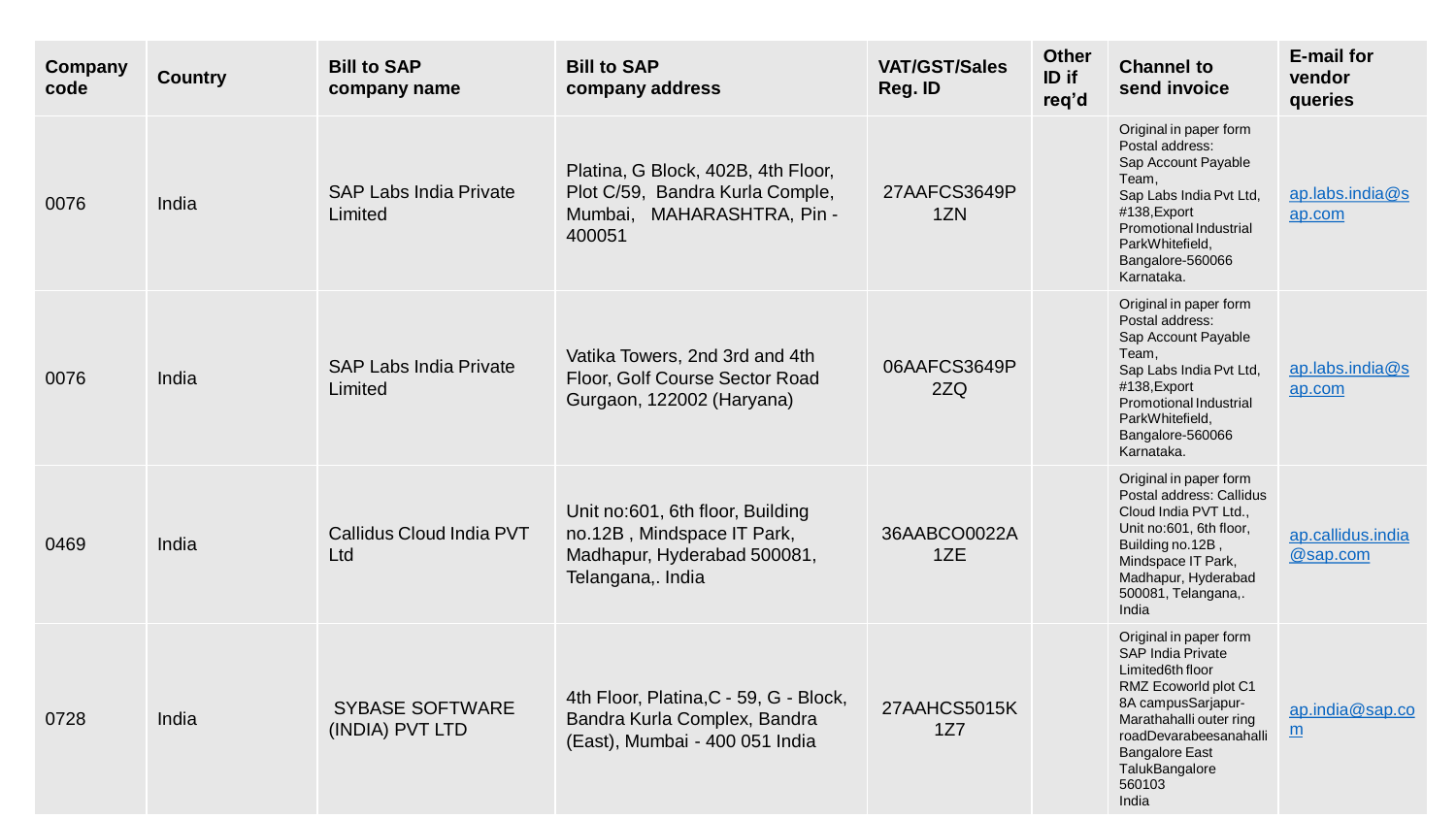| Company<br>code | <b>Country</b> | <b>Bill to SAP</b><br>company name                 | <b>Bill to SAP</b><br>company address                                                               | <b>VAT/GST/Sales</b><br>Reg. ID | <b>Other</b><br>ID if<br>req'd | <b>Channel to</b><br>send invoice                                                                                                                                                                                                                                                                                 | <b>E-mail for</b><br>vendor<br>queries |
|-----------------|----------------|----------------------------------------------------|-----------------------------------------------------------------------------------------------------|---------------------------------|--------------------------------|-------------------------------------------------------------------------------------------------------------------------------------------------------------------------------------------------------------------------------------------------------------------------------------------------------------------|----------------------------------------|
| 0808            | India          | Ariba Technologies India<br><b>Private Limited</b> | No.56/14, Unit1, III Floor, Sharada<br>towers, Nandi durga road,<br>Bangalore - 560 046, Karnataka  | 29AADCA0918P<br>1ZD             |                                | Original and paper<br>form<br>Postal address:<br>Ariba Technologies<br>India Pvt Ltd.<br>RMZ Ecoworld, 7th<br>floor - plot C1, 8A<br>campus<br>Sarjapur-<br>Marathahalli outer<br>ring road<br>Devarabeesanahalli<br><b>Bangalore East</b><br>Taluk<br>Varthur Hobli<br>Bangalore-<br>560103<br>Karnataka, India. | ap.ariba.india@<br>sap.com             |
| 0809            | India          | Ariba India Private Limited                        | 18169 sqft, Second Floor Vatika<br>Tower A, Golf Course Road, Sector<br>54, Gurgaon, Haryana 122002 | 06AAACF4192P<br>2Z8             |                                | Original and paper<br>form<br>Postal address:<br>Ariba India Pvt. Ltd,<br>2nd floor, Block A-<br>Vatika Towers,<br>Golf Course Road,<br>Sector 54,<br>Gurgaon-122002<br>Haryana<br>India                                                                                                                          | ap.ariba.india@<br>sap.com             |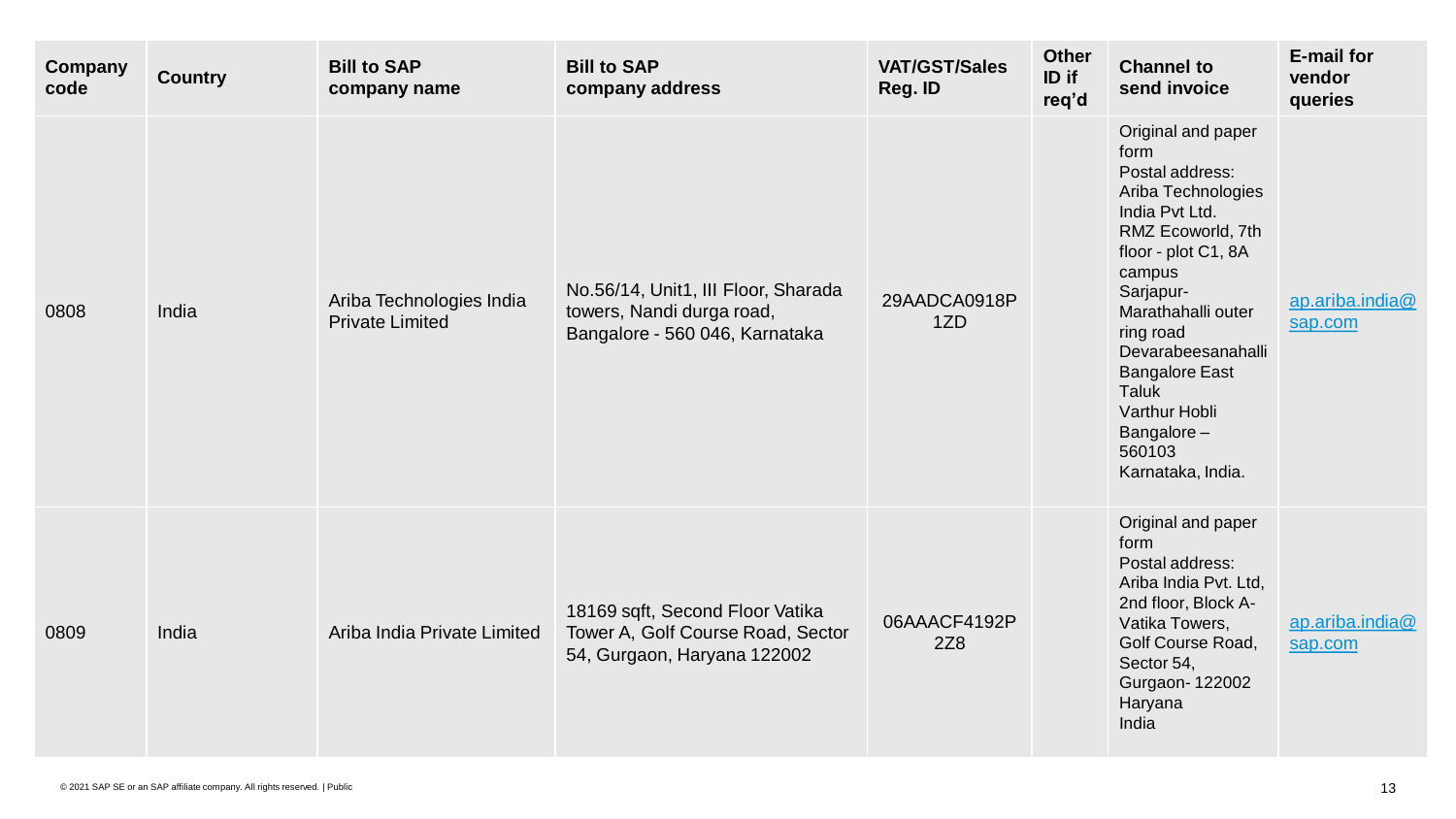| Company<br>code | <b>Country</b> | <b>Bill to SAP</b><br>company name               | <b>Bill to SAP</b><br>company address                                                                                                                           | <b>VAT/GST/Sales</b><br>Reg. ID | <b>Other</b><br>ID if<br>req'd                                                                                                                                                                                                                                                             | <b>Channel to</b><br>send invoice                                                                           | <b>E-mail for</b><br>vendor<br>queries |
|-----------------|----------------|--------------------------------------------------|-----------------------------------------------------------------------------------------------------------------------------------------------------------------|---------------------------------|--------------------------------------------------------------------------------------------------------------------------------------------------------------------------------------------------------------------------------------------------------------------------------------------|-------------------------------------------------------------------------------------------------------------|----------------------------------------|
| 0072            | Indonesia      | <b>PT SAP INDONESIA</b>                          | PT SAP INDONESIA, Gedung<br>World Trade Center II Lt. 9, Jl.<br>Jend. Sudirman Kav-29-31,<br>Setiabudi, Jakarta Selatan, DKI<br>Jakarta Raya - 12920, Indonesia | 01.824.315.4-<br>058.000        | Domestic<br>Vendors:<br>(Tax<br>Invoice<br>and<br>Vendor<br>Invoice):<br>The VAT<br>number<br>requireme<br>nt: "Yes"<br>on the Tax<br>Invoice,<br>but "No"<br>on the<br>Vendor<br>Invoice.<br>Additional<br>informatio<br>n: VAT<br>numbers<br>do not<br>apply for<br>Overseas<br>Vendors. | Original and<br>paper form. The<br>TAX invoice must<br>be signed and<br>stamped by<br>authorized<br>person. | ap.indonesia@<br>sap.com               |
| 0059            | Ireland        | <b>SAP Services and Support</b><br>Center Ltd.   | Citywest business Campus, 1012-<br>1014 Kingswood Avenue, Dublin<br>24, Ireland                                                                                 | IE8256220N                      |                                                                                                                                                                                                                                                                                            | <b>Ariba Network or</b><br>ap.ireland@sap.c<br>$om$                                                         | ap.ireland@sap<br>.com                 |
| 0343            | Ireland        | <b>SAP Ireland US-Financial</b><br>Services Ltd. | Citywest business Campus, 1012-<br>1014 Kingswood Avenue, Dublin<br>24, Ireland                                                                                 | IE9753713S                      |                                                                                                                                                                                                                                                                                            | <b>Ariba Network or</b><br>ap.ireland@sap.c<br>om                                                           | ap.ireland@sap<br>.com                 |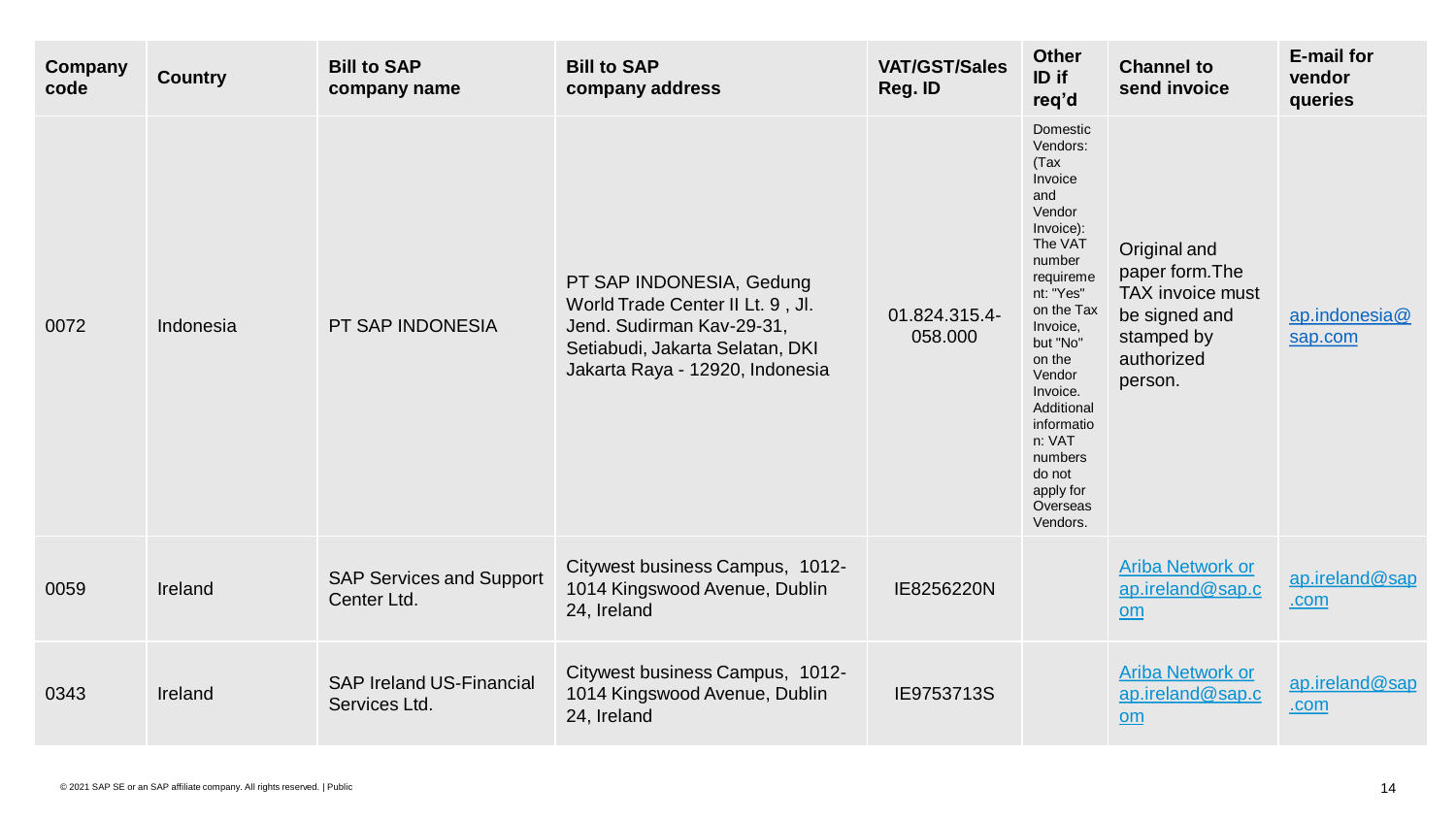| Company<br>code | <b>Country</b> | <b>Bill to SAP</b><br>company name          | <b>Bill to SAP</b><br>company address                                                                                  | <b>VAT/GST/Sales</b><br><b>Reg. ID</b> | <b>Other</b><br>ID if<br>req'd | <b>Channel to</b><br>send invoice | <b>E-mail for</b><br>vendor queries |
|-----------------|----------------|---------------------------------------------|------------------------------------------------------------------------------------------------------------------------|----------------------------------------|--------------------------------|-----------------------------------|-------------------------------------|
| 0468            | Ireland        | Datahug Limited                             | integrated to Business Objects<br>Software Ltd., 1012/1014<br>Kingswood Avenue, Citywest<br>Business Campus, Dublin 24 | IE6387746T                             |                                | ap.ireland@sap.<br>com            | ap.ireland@sap.co<br>m              |
| 0468            | Ireland        | Datahug Limited                             | integrated to Business Objects<br>Software Ltd., 1012/1014<br>Kingswood Avenue, Citywest<br>Business Campus, Dublin 24 | IE6387746T                             |                                | ap.ireland@sap.<br>com            | ap.ireland@sap.co<br>m              |
| 0607            | Ireland        | <b>SAP Business Object</b><br>Software Ltd. | Citywest business Campus, 1012-<br>1014 Kingswood Avenue, Dublin<br>24, Ireland                                        | IE6387746T                             |                                | ap.ireland@sap.<br>com            | ap.ireland@sap.co<br>m              |
| 0091            | <b>Israel</b>  | SAP Labs Israel Ltd.                        | Eli Hurvitz Street 14, Raanana<br>4366517                                                                              | 511571713                              |                                | ap.israel@sap.c<br>om             | ap.israel@sap.com                   |
| 0225            | <b>Israel</b>  | <b>SAP Portals Israel Ltd.</b>              | Eli Hurvitz Street 14, Raanana,<br>43665                                                                               | 511743643                              |                                | ap.israel@sap.c<br><b>om</b>      | ap.israel@sap.com                   |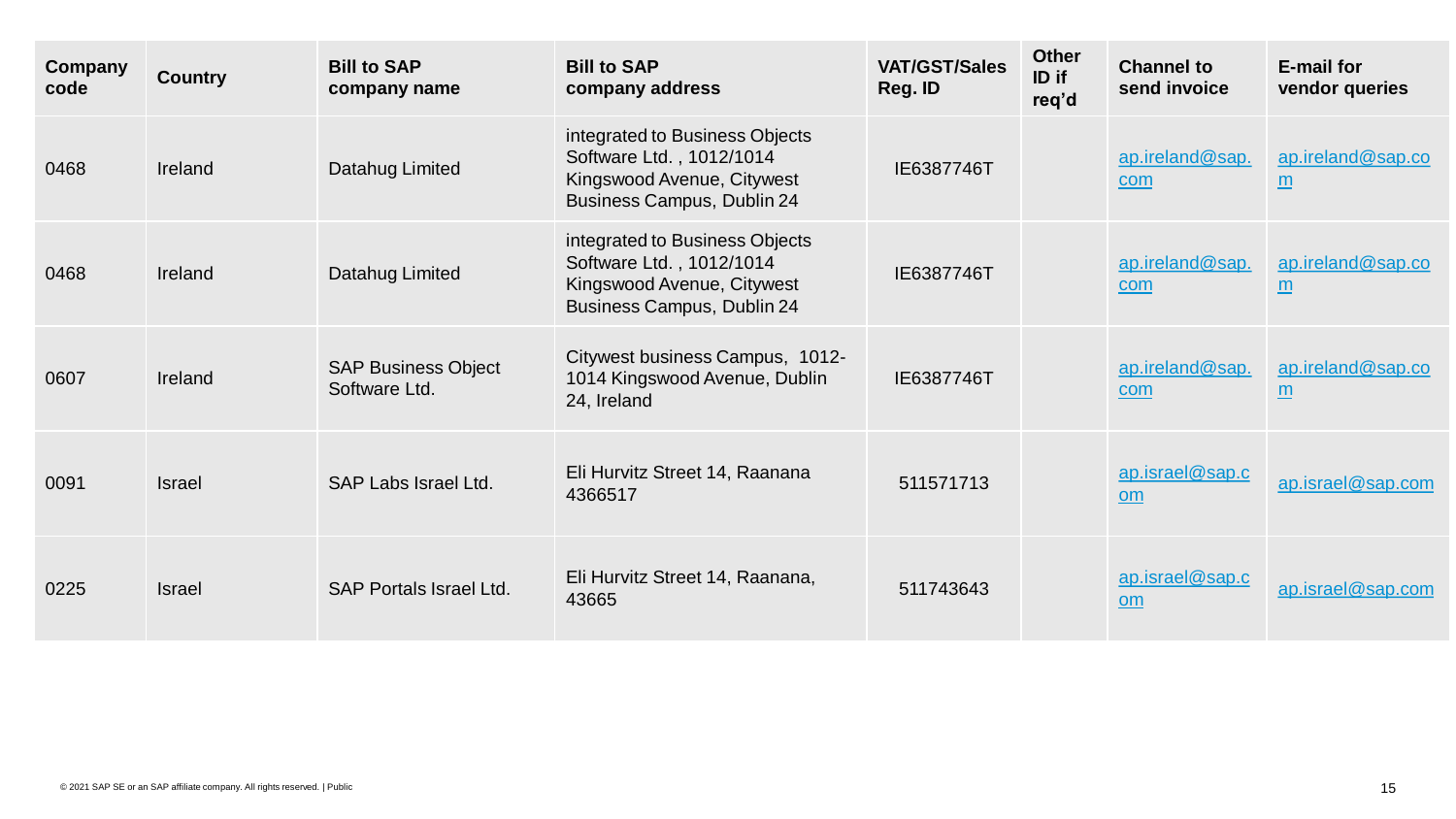| Company<br>code | <b>Country</b> | <b>Bill to SAP</b><br>company name | <b>Bill to SAP</b><br>company address                                                                                             | <b>VAT/GST/Sales</b><br>Reg. ID | <b>Other</b><br>ID if<br>req'd | <b>Channel to</b><br>send invoice                                                          | <b>E-mail for</b><br>vendor<br>queries |
|-----------------|----------------|------------------------------------|-----------------------------------------------------------------------------------------------------------------------------------|---------------------------------|--------------------------------|--------------------------------------------------------------------------------------------|----------------------------------------|
| 0241            | <b>Israel</b>  | SAP Israel Ltd.                    | Eli Hurvitz Street 14, Raanana<br>4366517                                                                                         | 513216275                       |                                | ap.israel@sap.co<br>m                                                                      | ap.israel@sap.<br>com                  |
| 0010            | Italy          | SAP Italia S.p.A.                  | Corso Italia 8 - 20122 Milano (MI)                                                                                                | IT09417760155                   |                                | ap.italy.invoice@s<br>ap.com<br>(domestic<br>suppliers to follow<br>legal<br>requirements) | ap.italy@sap.c<br><b>om</b>            |
| 0403            | <b>Italy</b>   | <b>PLAT.ONE LAB SRL</b>            | PIAZZA BORGO PILA, 439,<br>16129, GENOVA, Italia                                                                                  | IT02335080996                   |                                | ap.platone@sap.c<br>om (domestic<br>suppliers to follow<br>legal<br>requirements)          | ap.platone@sa<br>p.com                 |
| 0032            | Japan          | SAP Japan Co., Ltd.                | SAP Japan Co., Ltd., 1-2-1 Mitsui<br>Bussan Building, Otemachi (大手町),<br>Chiyoda-ku (千代田区), Tokyo (東京<br>都), 100-0004 Tokyo JAPAN | no VAT                          |                                | ap.japan@sap.co<br>m                                                                       | ap.japan@sap.<br>com                   |
| 0804            | Japan          | Nihon Ariba K.K.                   | SAP Japan Co., Ltd., 1-2-1 Mitsui<br>Bussan Building, Otemachi (大手町),<br>Chiyoda-ku (千代田区), Tokyo (東京<br>都), 100-0004 Tokyo JAPAN | <b>No</b>                       |                                | ap.japan@sap.co<br>m                                                                       | ap.japan@sap.<br>com                   |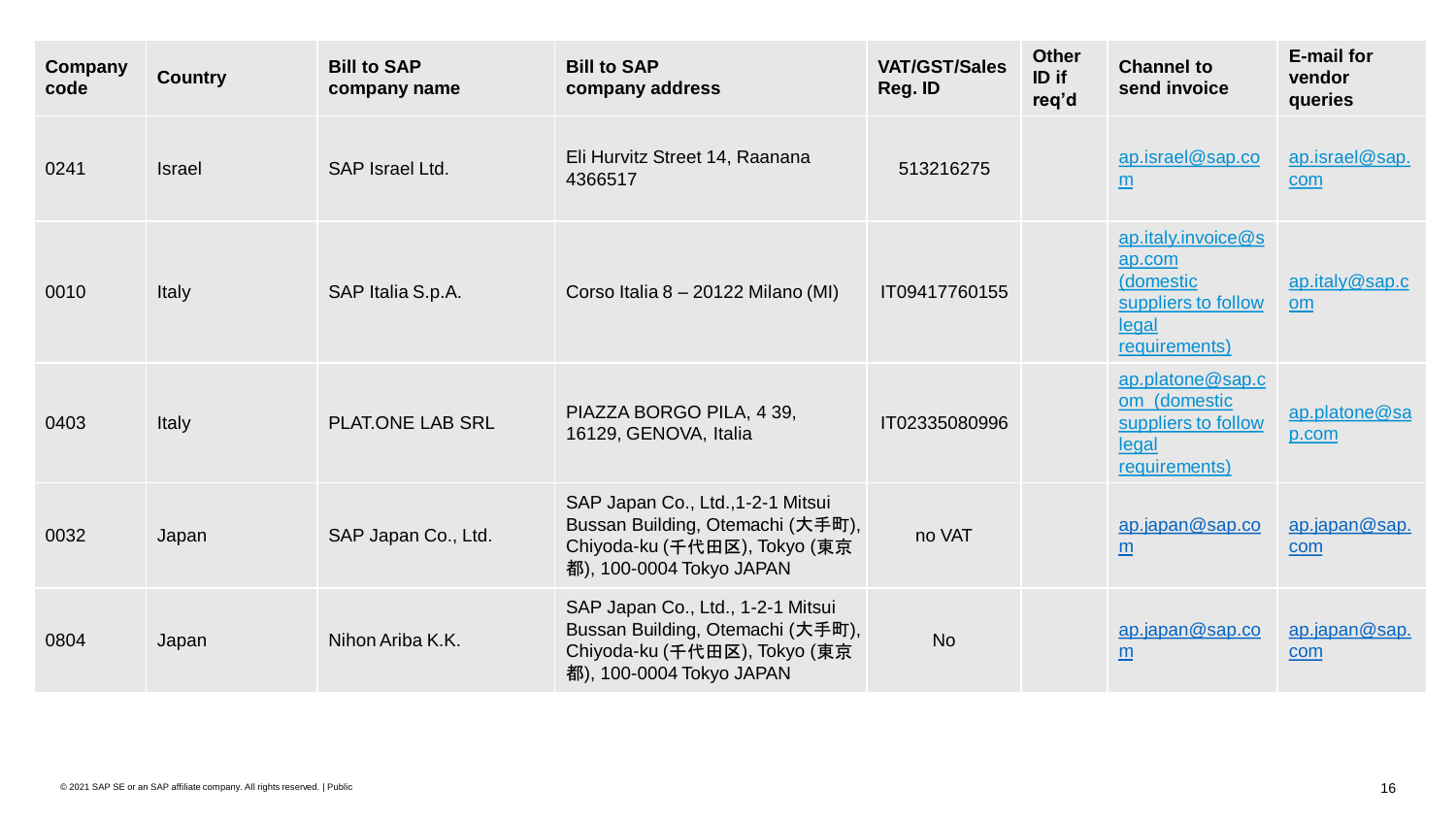| Company<br>code | <b>Country</b> | <b>Bill to SAP</b><br>company name | <b>Bill to SAP</b><br>company address                                                                   | <b>VAT/GST/Sales</b><br>Reg. ID | <b>Other</b><br>ID if<br>req'd | <b>Channel to</b><br>send invoice                               | <b>E-mail for</b><br>vendor<br>queries                       |
|-----------------|----------------|------------------------------------|---------------------------------------------------------------------------------------------------------|---------------------------------|--------------------------------|-----------------------------------------------------------------|--------------------------------------------------------------|
| 0245            | Kazakhstan     | <b>SAP Kazakhstan</b>              | Al-Farabi str., 36 050059, Almaty                                                                       | 30840010833                     |                                | ap.kazakhstan@s<br>ap.com                                       | ap.kazakhstan<br>@sap.com                                    |
| 0377            | Kenya          | <b>SAP East Africa Limited</b>     | 4th Floor, Cavendish Building, 14<br>Riverside Park, Riverside Drive,<br>Nairobi, Kenya                 | P051430067W                     |                                | ap.eastafrica@sa<br>p.com,<br>ap.southafrica@s<br>ap.com        | ap.eastafrica@<br>sap.com,<br>ap.southafrica<br>@sap.com     |
| 0039            | Korea          | SAP Korea Ltd.                     | SAP Korea Ltd., 28th Fl., MMAA<br>Bldg., 467-12, Dokok-Dong,<br>Kangnam-Gu, Seoul, Korea (Zip<br>06292) | 116-81-37664                    |                                | ap.korea@sap.co<br>m                                            | ap.korea@sap.<br>com                                         |
| 0262            | Korea          | SAP Labs Korea, Inc.               | SAP Labs Korea, Inc., 21 F, 235,<br>Banpo-Daero, Seocho-gu, Seoul<br>06578, Korea.                      | 119-81-38250                    |                                | ap.korea@sap.co<br>m                                            | ap.korea@sap.<br>com                                         |
| 0379            | Latvia         | <b>SAP Latvia SIA</b>              | Kr. Valdemara iela 21. LV-1010,<br>Riga.                                                                | LV40003935375                   |                                | saplatvia@lv.ey.c<br>om and<br>jurate.raciunaite $@$<br>sap.com | saplatvia@lv.ey<br>.com and<br>jurate.raciunait<br>e@sap.com |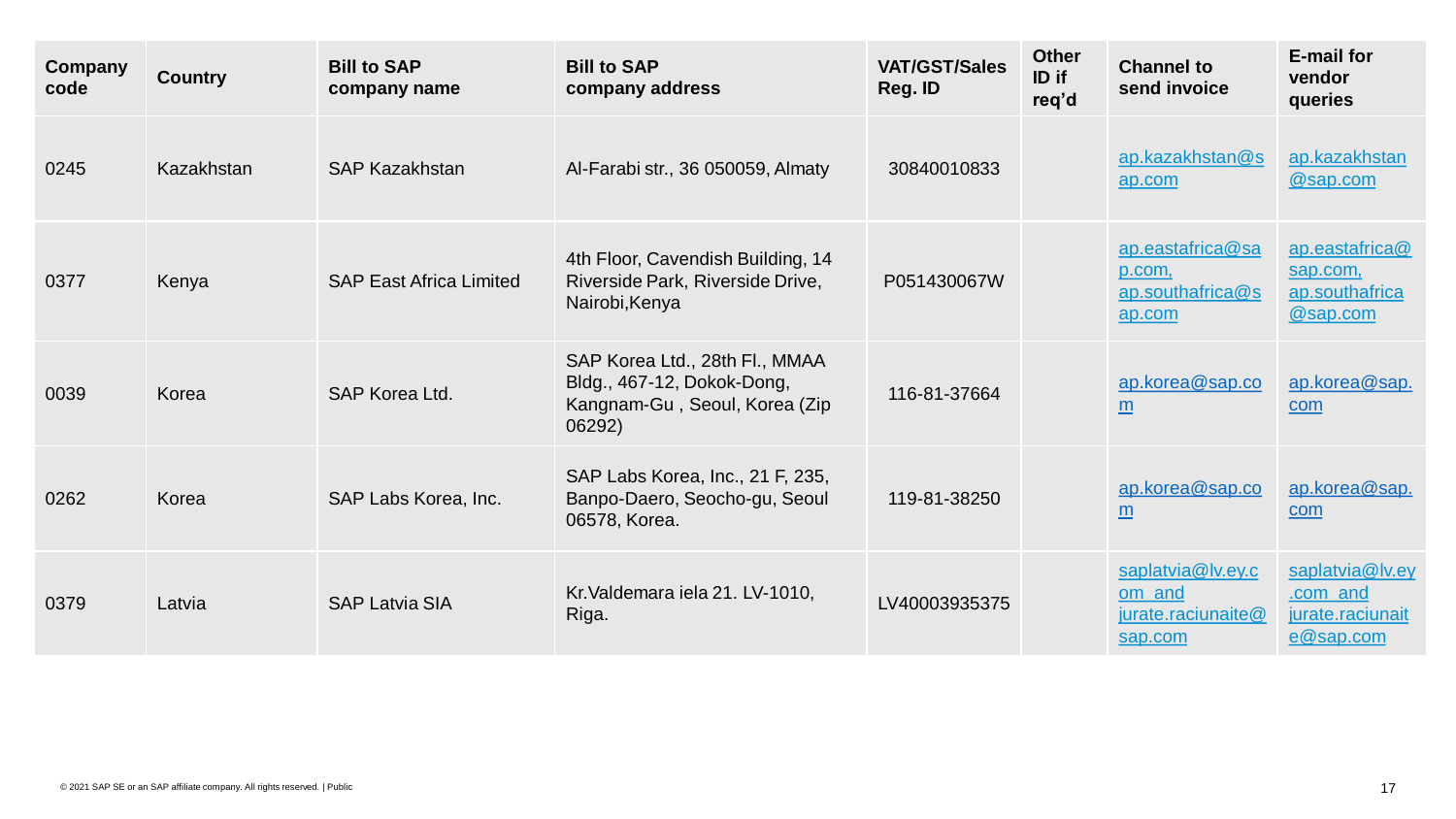| <b>Company</b><br>code | <b>Country</b> | <b>Bill to SAP</b><br>company name         | <b>Bill to SAP</b><br>company address                                                                                       | <b>VAT/GST/Sales</b><br>Reg. ID | <b>Other</b><br>ID if<br>req'd | <b>Channel to</b><br>send invoice                                               | <b>E-mail for</b><br>vendor<br>queries                                  |
|------------------------|----------------|--------------------------------------------|-----------------------------------------------------------------------------------------------------------------------------|---------------------------------|--------------------------------|---------------------------------------------------------------------------------|-------------------------------------------------------------------------|
| 0389                   | Lithuania      | <b>SAP UAB</b>                             | GYNEJU 16, LT01109, Vilnius                                                                                                 | LT10000336741<br>3              |                                | Agne.Brazinskaite<br>@It.ey.com and<br>jurate.raciunaite $@$<br>sap.com         | Agne.Brazinska<br>ite@lt.ey.com<br>and<br>jurate.raciunait<br>e@sap.com |
| 0029                   | Luxembourg     | SAP Luxembourg NV SA                       | Atrium Business Park-Regus, 33-<br>39, rue du Puits Romain, L-8070<br>Bertrange, Luxembourg                                 | LU172270-55                     |                                | <b>Ariba Network or</b><br>ap.luxemburg@sa<br>p.com                             | ap.luxemburg<br>@sap.com                                                |
| 0030                   | Malaysia       | SAP Malaysia Sdn. Bhd.                     | SAP Malaysia Sdn. Bhd., Finance<br>Department, Mid Valley City, Medan<br>Syed Putra Selata, 59200 Kuala<br>Lumpur, Malaysia | <b>GST Reg</b><br>001835794432  |                                | <b>Ariba Network or</b><br><b>APinvoicesSAPM</b><br>alaysia@maildrop<br>.wm.net | ap.malaysia@s<br>ap.com                                                 |
| 0035                   | México         | SAP México, S.A. de C.V.                   | Prolongación Paseo de la Reforma<br>#600 Piso 1, Col. Santa Fe C.P.<br>01210, Ciudad de Mexico                              | SME940408510                    |                                | <b>Ariba Network or</b><br>ap.mexico.invoice<br>@sap.com                        | ap.mexico@sa<br>p.com                                                   |
| 0394                   | Morocco        | <b>SAP NORTH WEST</b><br><b>AFRICA LTD</b> | Casanearshore park, 1100<br>Boulevard Al Qods - Quartier Sidi<br>Maarouf, 20270 Casablanca,<br>,Morocco                     | 0016591870000<br>43             |                                | ap.southafrica@s<br>ap.com                                                      | ap.southafrica<br>@sap.com                                              |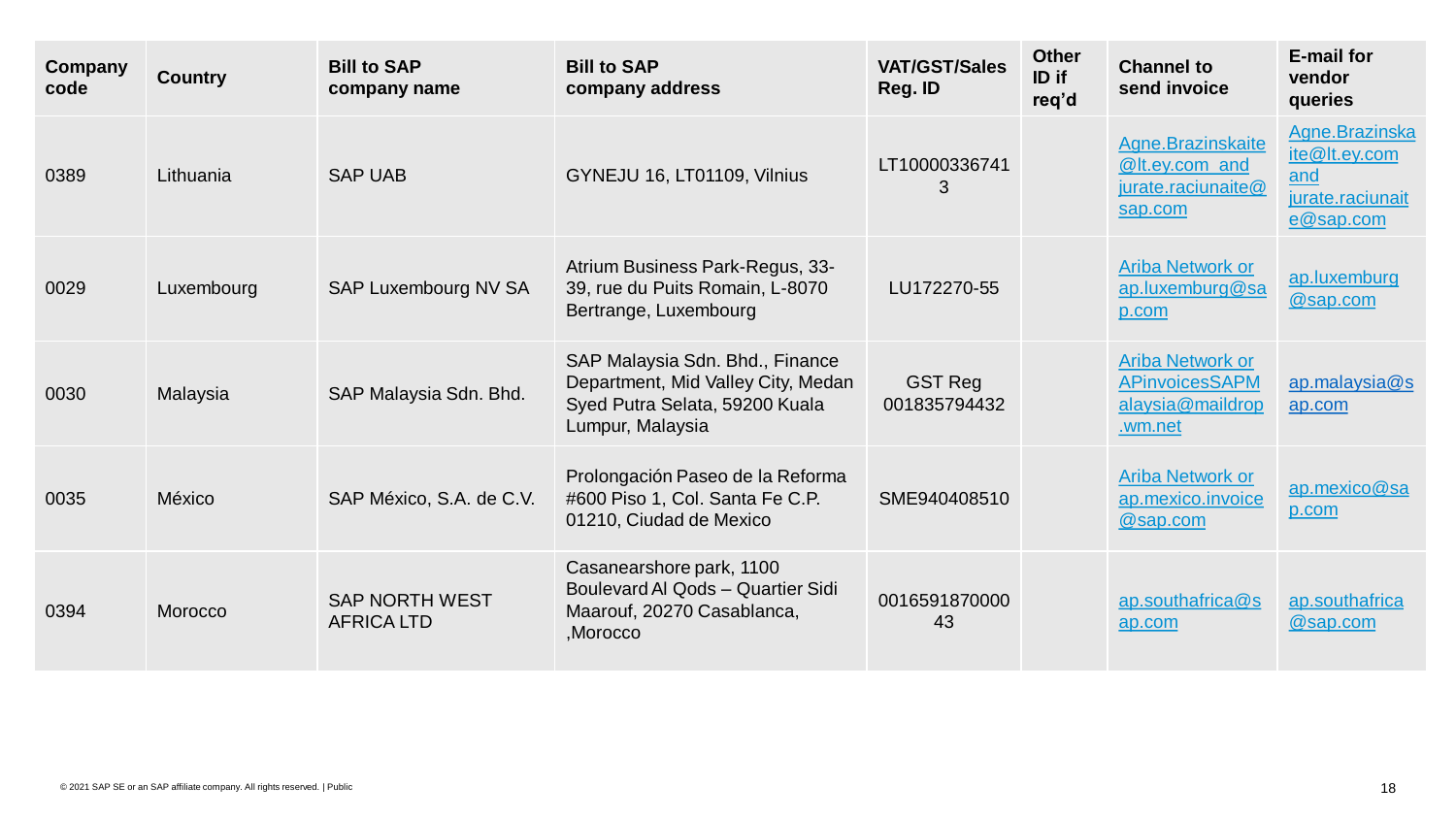| <b>Company</b><br>code | <b>Country</b>     | <b>Bill to SAP</b><br>company name                                                            | <b>Bill to SAP</b><br>company address                                                                                                                                                                                | <b>VAT/GST/Sales</b><br>Reg. ID | <b>Other</b><br>ID if<br>req'd | <b>Channel to</b><br>send invoice                     | <b>E-mail for</b><br>vendor<br>queries |
|------------------------|--------------------|-----------------------------------------------------------------------------------------------|----------------------------------------------------------------------------------------------------------------------------------------------------------------------------------------------------------------------|---------------------------------|--------------------------------|-------------------------------------------------------|----------------------------------------|
| 0419                   | Myanmar            | <b>SAP SYSTEM</b><br><b>APPLICATION AND</b><br><b>PRODUCTS ASIA</b><br><b>MYANMAR LIMITED</b> | SAP SYSTEM APPLICATION AND<br><b>PRODUCTS ASIA MYANMAR</b><br>LIMITED, No. 192 Kaba Aye<br>Pagoda Road, Myanmar Center,<br>Business Suite, 1107, 11th<br>Connecting Floor, Bahan, Township,<br>Yangon 11201, Myanmar | 116538016                       |                                | Original and<br>paper form                            | $ap.$ myanmar $@$<br>sap.com           |
| 0332                   | Netherland         | <b>SAP Netherland Holding</b><br><b>BV</b>                                                    | Amerikastraat 10, 5232 BE 's-<br>Hertogenbosch, Netherlands                                                                                                                                                          | NL008209893B<br>01              |                                | $ap.$ netherlands $@s$<br>ap.com                      | ap.netherlands<br>@sap.com             |
| 0004                   | <b>Netherlands</b> | SAP Netherlands B.V.                                                                          | Amerikastraat 10, 5232 BE 's-<br>Hertogenbosch, Netherlands                                                                                                                                                          | NL008209893B<br>01              |                                | <b>Ariba Network or</b><br>ap.netherlands@s<br>ap.com | ap.netherlands<br>@sap.com             |
| 0634                   | <b>Netherlands</b> | <b>Business Objects Holding</b><br><b>BV</b>                                                  | Amerikastraat 10, 5232 BE 's-<br>Hertogenbosch, Netherlands                                                                                                                                                          |                                 |                                | $ap.$ netherlands $@s$<br>ap.com                      | ap.netherlands<br>@sap.com             |
| 0710                   | <b>Netherlands</b> | <b>SAP Business Service</b><br><b>Center Nederland BV</b>                                     | Amerikastraat 10, 5232 BE 's-<br>Hertogenbosch, Netherlands                                                                                                                                                          | NL801161988B<br>01              |                                | internal.cost@sap<br>.com                             | internal.cost@s<br>ap.com              |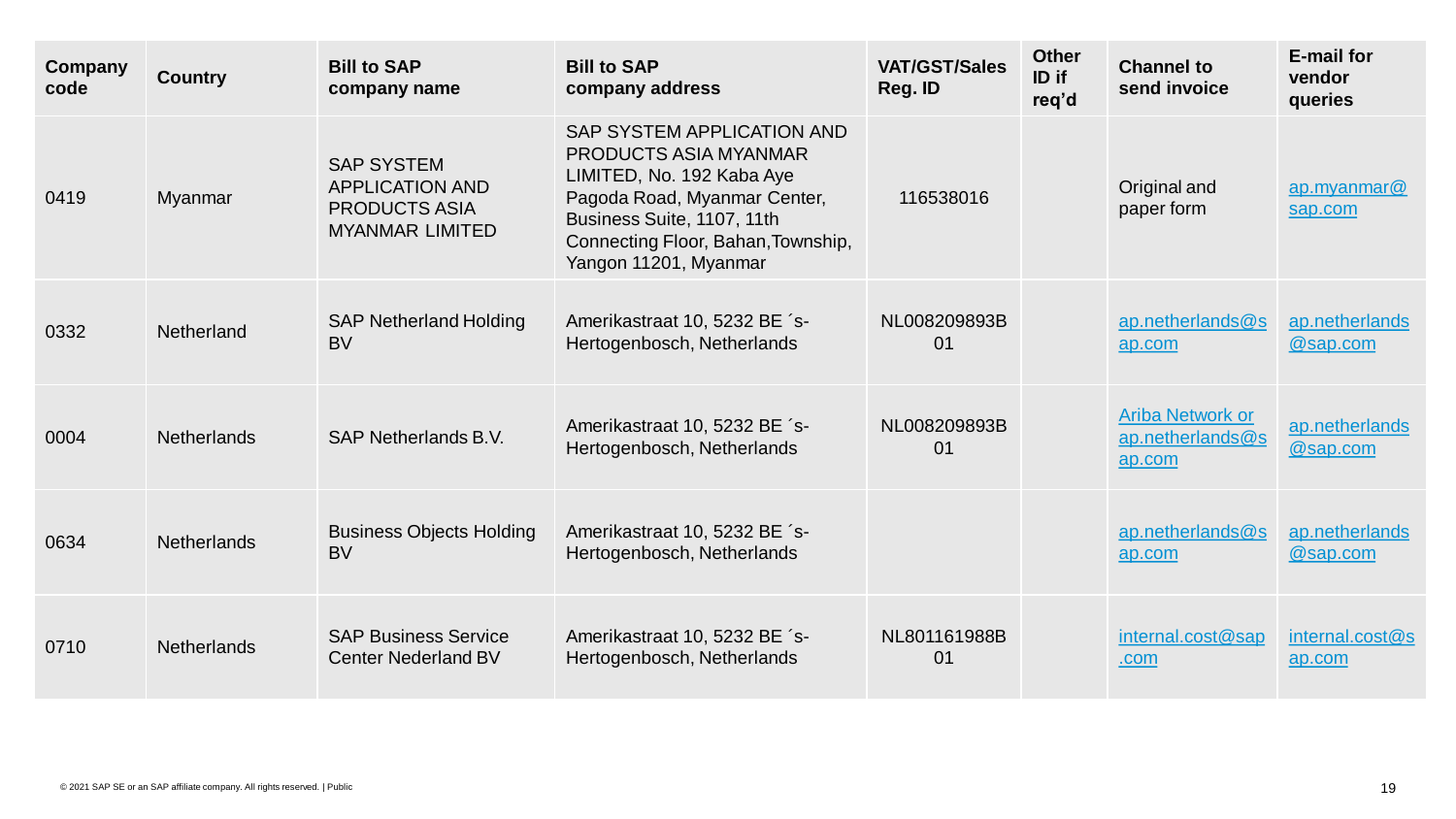| Company<br>code | <b>Country</b>     | <b>Bill to SAP</b><br>company name       | <b>Bill to SAP</b><br>company address                                                                      | <b>VAT/GST/Sales</b><br><b>Reg. ID</b> | <b>Other</b><br>ID if<br>req'd | <b>Channel to</b><br>send invoice                            | <b>E-mail for</b><br>vendor<br>queries                |
|-----------------|--------------------|------------------------------------------|------------------------------------------------------------------------------------------------------------|----------------------------------------|--------------------------------|--------------------------------------------------------------|-------------------------------------------------------|
| 0827            | <b>Netherlands</b> | Ariba Technologies<br>Netherlands B.V.   | Amerikastraat 10, 5232 BE 's-<br>Hertogenbosch, Netherlands                                                | NL807907194B<br>01                     |                                | $ap.$ netherlands $@s$<br>ap.com                             | ap.netherlands<br>@sap.com                            |
| 0847            | <b>Netherlands</b> | <b>Quadrem Netherlands</b><br>B.V.       | Amerikastraat 10, 5232 BE 's-<br>Hertogenbosch, Netherlands                                                | NL809782169B<br>01                     |                                | $ap.$ netherlands $@s$<br>ap.com                             | ap.netherlands<br>@sap.com                            |
| 0013            | New Zealand        | <b>SAP NEW ZEALAND</b><br><b>LIMITED</b> | SAP New Zealand, PO Box 108-<br>150, Symonds Street, Auckland<br>1150, New Zealand                         | 63 873 950                             |                                | Ariba Network or<br>ap.newzealand@<br>sap.com                | ap.newzealand<br>@sap.com                             |
| 0202            | Nigeria            | <b>SAP Nigeria Limited</b>               | The Mansard Building, 2nd Floor,<br>B Wing, 927/928 Bishop Aboyade<br>Cole Street,, Victoria Island, Lagos | TIN 00238629-<br>0001                  |                                | ap.southafrica@s<br>ap.com,<br>ap.nigeria@sap.c<br><b>om</b> | ap.southafrica<br>@sap.com,<br>ap.nigeria@sap<br>.com |
| 0018            | Norway             | SAP Norge AS                             | P.O.Box 42, Lysaker Torg 5, 1324<br>Lysaker, Norway                                                        | NO 980 500<br><b>101 MVA</b>           |                                | <b>Ariba Network or</b><br>ap.norway@sap.c<br><b>om</b>      | ap.norway@sa<br>p.com                                 |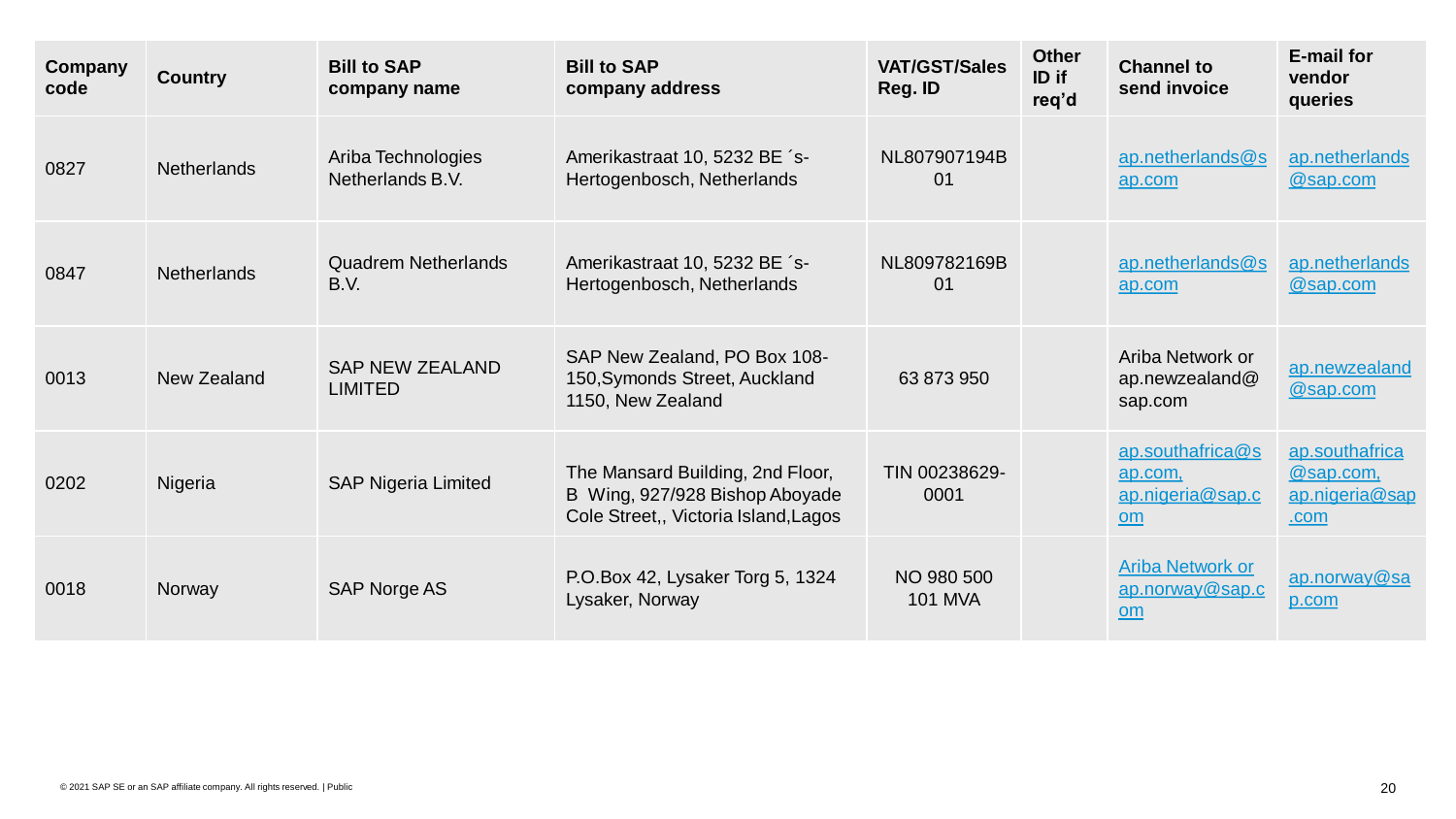| Company<br>code | <b>Country</b> | <b>Bill to SAP</b><br>company name      | <b>Bill to SAP</b><br>company address                                                             | <b>VAT/GST/Sales</b><br><b>Reg. ID</b> | <b>Other</b><br>ID if<br>req'd | <b>Channel to</b><br>send invoice | <b>E-mail for</b><br>vendor<br>queries |
|-----------------|----------------|-----------------------------------------|---------------------------------------------------------------------------------------------------|----------------------------------------|--------------------------------|-----------------------------------|----------------------------------------|
| 0323            | Oman           | SAP MENA Oman (BR)                      | Knowledge Oasis Muscat, KOMB 4<br>1st Floor, Office 212. Muscat<br>OMAN PC 135 KOM                |                                        |                                | ap.mena@sap.co<br>m               | ap.mena@sap.<br>com                    |
| 0421            | Pakistan       | SAP MENA Pakistan (BR)                  |                                                                                                   |                                        |                                | ap.mena@sap.co<br>m               | ap.mena@sap.<br>com                    |
| 0373            | Panama         | <b>SAP International</b><br>PANAMA S.A. | D.V.80,<br>TORRE DE LAS AMERICAS, TOR<br>RE B No. PISO 15 PUNTA PACIFIC<br>$\mathsf{A}$           | 238000-1-<br>801984                    |                                | ap.panama.invoic<br>e@sap.com     | ap.panama@s<br>ap.com                  |
| 0067            | Peru           | <b>SAP PERU SAC</b>                     | AV. CIRCUNVALACION DEL CLUB<br>GOLF LOS INCAS NRO. 154<br>SANTIAGO DE SURCO, LIMA,<br><b>PERU</b> | 20378721998                            |                                | $ap.$ peru.invoice@<br>sap.com    | ap.peru@sap.c<br><b>om</b>             |
| 0836            | Peru           | Quadrem Peru S.A.C.                     | Office 401, 699 Pardo y Aliage Ave<br>District of San Isidro Lima Peru                            | 20506039542                            |                                | $ap.$ peru.invoice@<br>sap.com    | ap.peru@sap.c<br>om                    |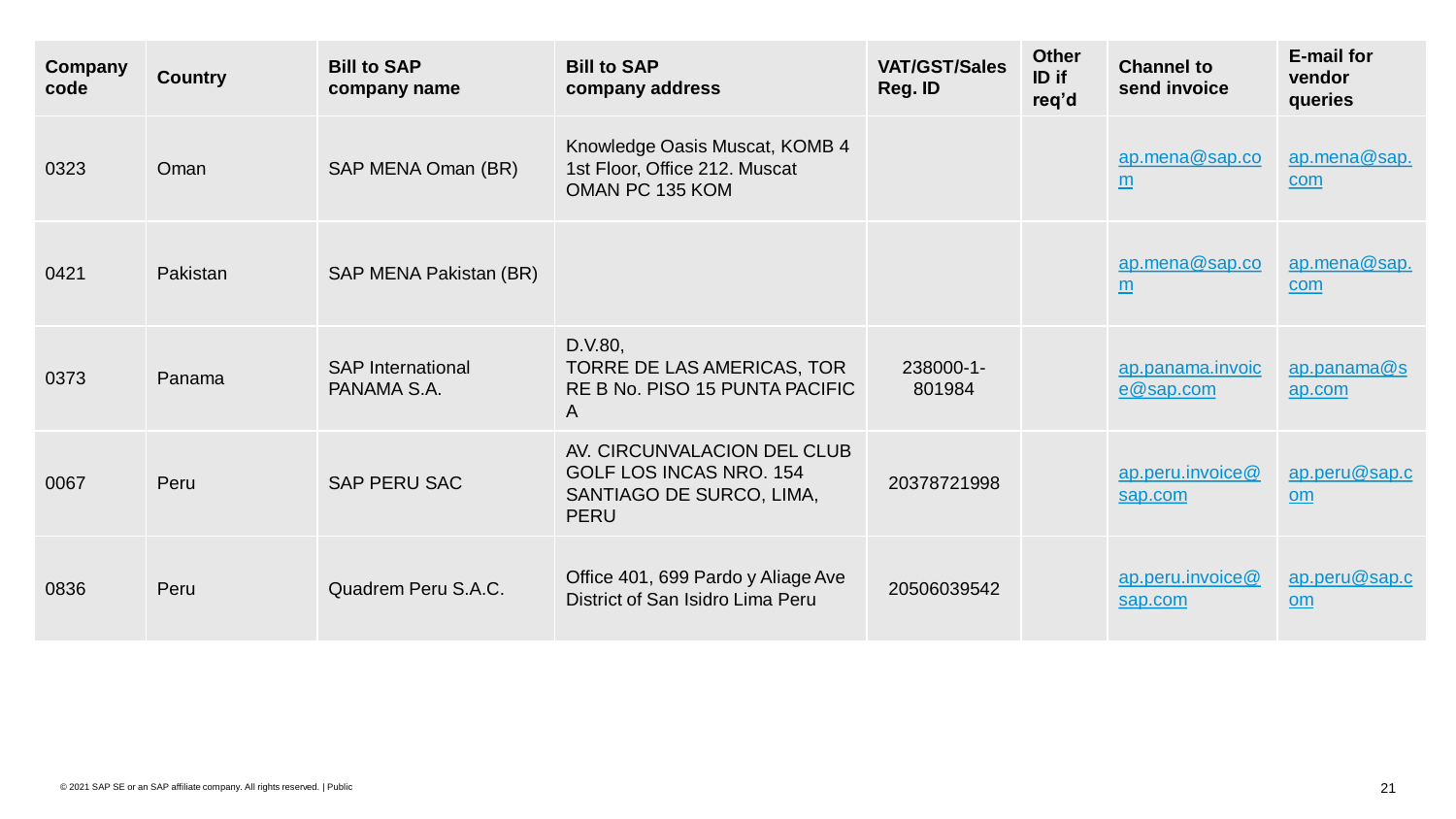| <b>Company</b><br>code | <b>Country</b>     | <b>Bill to SAP</b><br>company name        | <b>Bill to SAP</b><br>company address                                                                                                                   | <b>VAT/GST/Sales</b><br>Reg. ID | <b>Other</b><br>ID if<br>req'd | <b>Channel to</b><br>send invoice | <b>E-mail for</b><br>vendor<br>queries |
|------------------------|--------------------|-------------------------------------------|---------------------------------------------------------------------------------------------------------------------------------------------------------|---------------------------------|--------------------------------|-----------------------------------|----------------------------------------|
| 0037                   | Philippines        | <b>SAP PHILIPPINES INC.</b>               | SAP Philippines, Inc.<br>27/F NAC Tower 32nd Street<br><b>Bonifacio Global Taguig City</b><br>Philippines, 1632 Taguig City<br>Philippines, 1632        | 004-712-185-<br>000             |                                | Original and<br>paper form        | ap.philippines<br>@sap.com             |
| 0767                   | Philippines        | SFSF (Philippines), Inc.                  | Successfactors (Philippines), Inc.,<br>Ortigas Center, 15th Floor<br>Robinsons Cyberscape Beta, Topaz<br>and Ruby Roads 1605 Pasig City,<br>Philippines | 006-900-651-<br>000             |                                | Original and<br>paper form        | ap.philippines<br>@sap.com             |
| 0044                   | Poland             | SAP Polska Sp. z o.o.                     | Wołoska 5, 02-675 Warszawa                                                                                                                              | PL9510061264                    |                                | ap.poland@sap.c<br><b>om</b>      | ap.poland@sap<br>.com                  |
| 0033                   | Portugal           | SAP Portugal Lda.                         | Lagos Park, Edificio 14, Piso 3,<br>POSTAL CODE 2740-262, Porto<br>Salvo                                                                                | 504569759                       |                                | ap.portugal.invoic<br>e@sap.com   | $ap.$ portugal $@s$<br>ap.com          |
| 0077                   | <b>Puerto Rico</b> | <b>SAP Puerto Rico GmbH</b><br><b>LLC</b> | City View Plaza, Suite 301, Torre 1,<br>PR Road 165 #48 - Guaynabo,<br>Puerto Rico - C.P.: 00968                                                        | 66-0735300                      |                                | ap.puertorico.invoi<br>ce@sap.com | ap.puertorico@<br>sap.com              |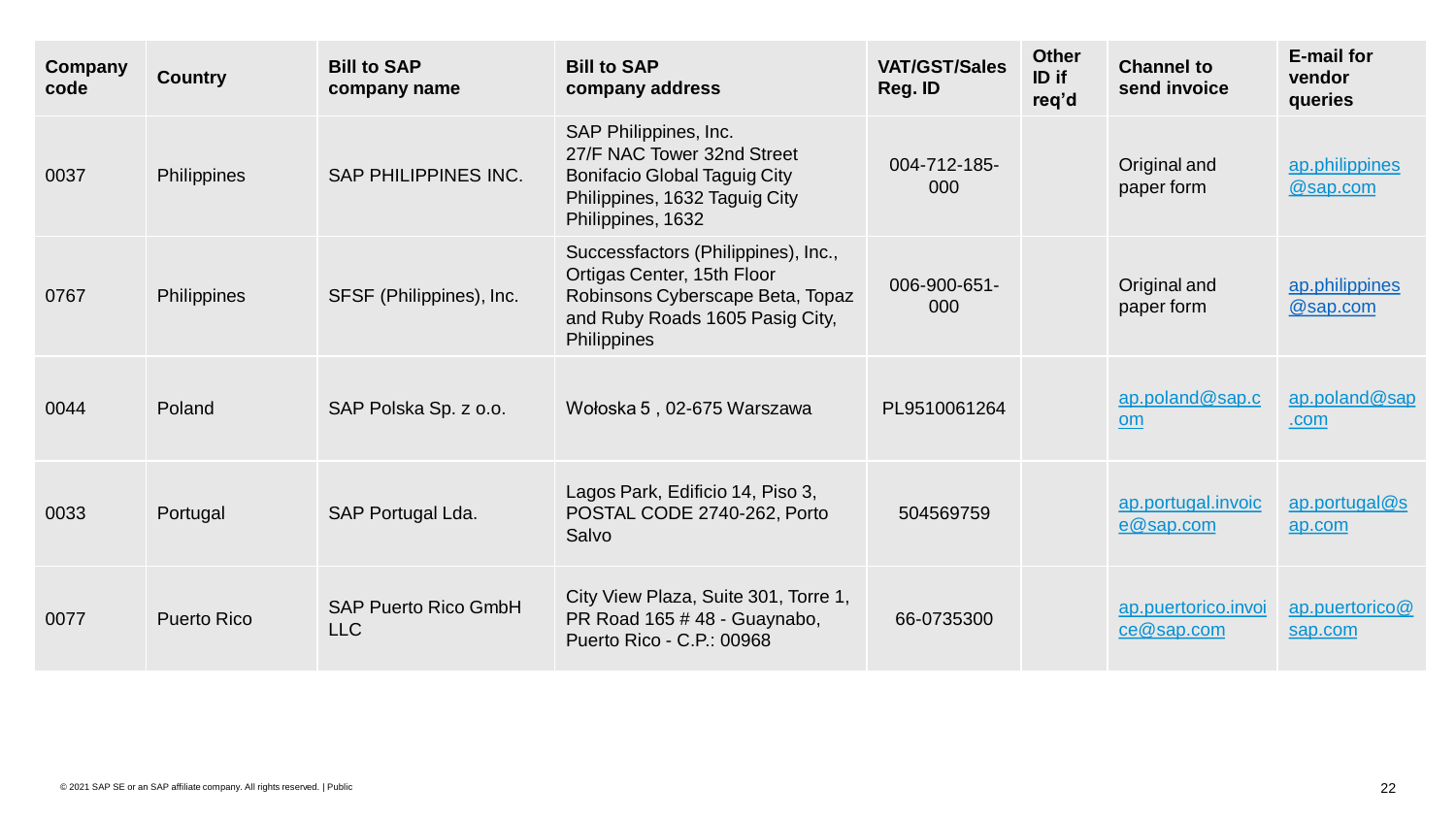| <b>Company</b><br>code | <b>Country</b> | <b>Bill to SAP</b><br>company name                | <b>Bill to SAP</b><br>company address                              | <b>VAT/GST/Sales</b><br>Reg. ID | <b>Other</b><br>ID if<br>req'd | <b>Channel to</b><br>send invoice | <b>E-mail for</b><br>vendor<br>queries |
|------------------------|----------------|---------------------------------------------------|--------------------------------------------------------------------|---------------------------------|--------------------------------|-----------------------------------|----------------------------------------|
| 0364                   | Qatar          | <b>SAP Software and</b><br>Services W.L.L. QSTP-B | Qatar Science & Technology Park<br>Education Park 5825 Doha, Qatar | no VAT                          |                                | ap.mena@sap.co<br>m               | ap.mena@sap.<br>com                    |
| 0400                   | Qatar          | <b>SAP Software Services</b><br><b>LLC</b>        | Alfardan Tower, 16 Floor West Bay,<br>PO box 20966 Doha, Qatar     | No VAT                          |                                | ap.mena@sap.co<br>m               | ap.mena@sap.<br>com                    |
| 0081                   | Romania        | <b>SAP Romania SRL</b>                            | Str Tipografilor 11-15                                             | RO18174280                      |                                | ap.romania@sap.<br>com            | $ap.$ romania $@s$<br>ap.com           |
| 0235                   | Russia         | <b>SAP CIS LLC</b>                                | 115054, Moscow, Russia,<br>Kosmodamianskaya nab., 52/2             | 7705058323                      |                                | ap.russia@sap.co<br>m             | ap.russia@sap.<br>com                  |
| 0365                   | Russia         | SAP LABS LLC (Russia)                             | 115054, Moscow, Russia,<br>Kosmodamianskaya nab., 52/2             | 7705987090                      |                                | ap.russia@sap.co<br>m             | ap.russia@sap.<br>com                  |
| 0392                   | Russia         | <b>SAP AZ LLC</b>                                 | 90A Nizami str., Landmark Plaza III,                               | 1304009941                      |                                | ap.russia@sap.co<br>m             | ap.russia@sap.<br>com                  |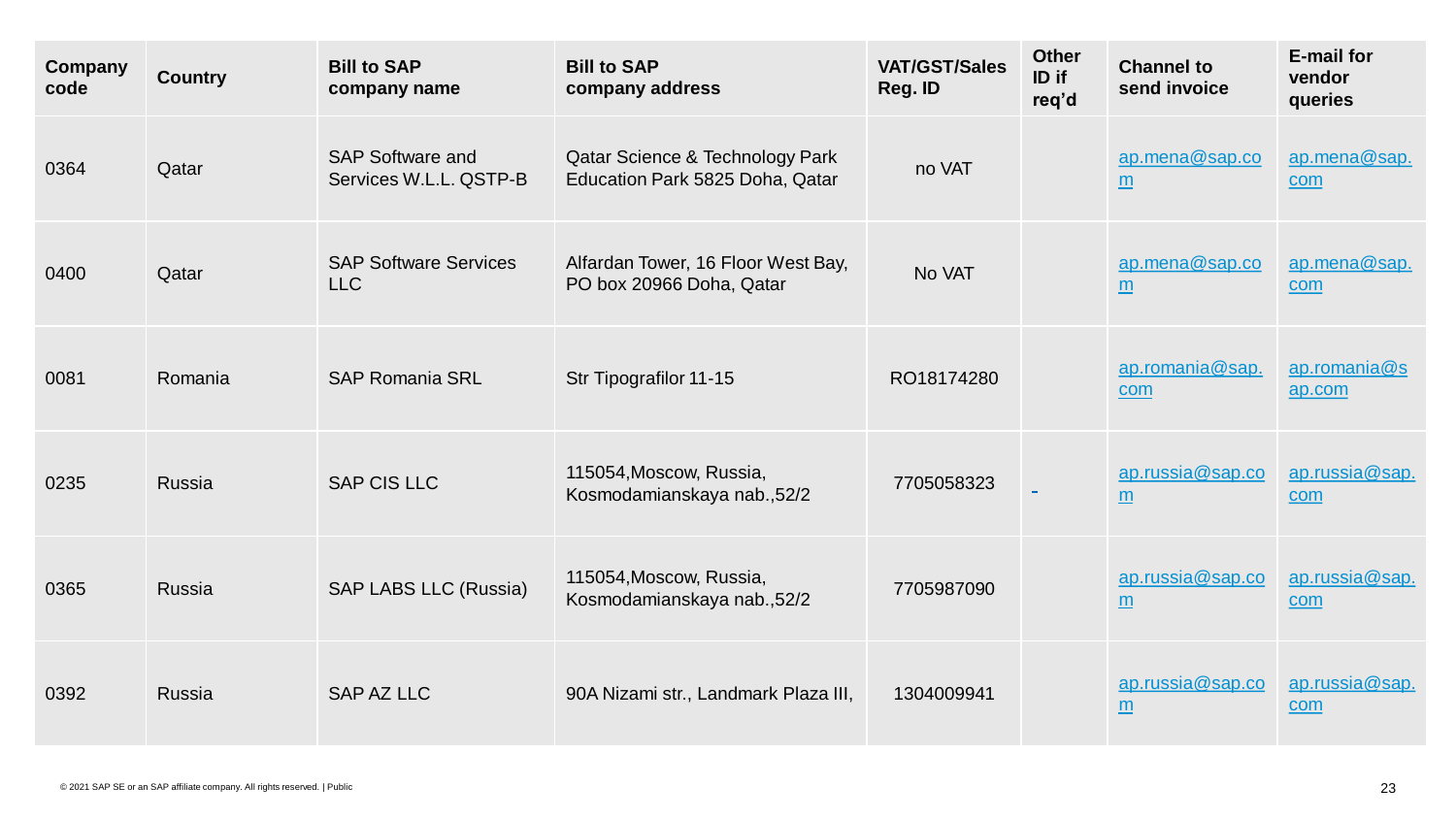| <b>Company</b><br>code | <b>Country</b> | <b>Bill to SAP</b><br>company name               | <b>Bill to SAP</b><br>company address                                                                                  | <b>VAT/GST/Sales</b><br>Reg. ID | <b>Other</b><br>ID if<br>req'd | <b>Channel to</b><br>send invoice            | <b>E-mail for</b><br>vendor<br>queries |
|------------------------|----------------|--------------------------------------------------|------------------------------------------------------------------------------------------------------------------------|---------------------------------|--------------------------------|----------------------------------------------|----------------------------------------|
| 0086                   | Saudi Arabia   | <b>SAP Saudi Software</b><br><b>Services Ltd</b> | Prince Turki Al-AWWAL Road ITCC<br>RD-01 Building, 4th Floor P.O Box<br>19319, Riyadh 11435 Kingdom of<br>Saudi Arabia | 3000044582000<br>03             |                                | ap.mena@sap.co<br>m                          | ap.mena@sap.<br>com                    |
| 0087                   | Saudi Arabia   | <b>SAP Saudi Software</b><br>Trading             | Prince Turki AI-AWWAL Road ITCC<br>RD-01 Building, 4th Floor P.O Box<br>19319, Riyadh 11435 Kingdom of<br>Saudi Arabia | 3000044637000<br>03             |                                | ap.mena@sap.co<br>m                          | ap.mena@sap.<br>com                    |
| 0269                   | Serbia         | SAP West Balkans d.o.o.                          | Omladinskih brigada 88, 11070<br>Beograd                                                                               | 104535587                       |                                | ap.westbalkans@<br>sap.com                   | ap.westbalkans<br>@sap.com             |
| 0462                   | Serbia         | Webcom d.o.o.                                    | Omladinskih brigada, 90G. 11070<br>Beograd                                                                             | 128708842                       |                                | ap.<br>westbalkans@sap<br>.com               | ap.<br>westbalkans@s<br>ap.com         |
| 0070                   | Singapore      | SAP India (Holding)PteLtd                        | 03-32, Mapletree Business City30<br>Pasir Panjang Road. Singapore<br>117440                                            | 199601141W                      |                                | ap.singapore@sa<br>p.com                     | ap.singapore $@$<br>sap.com            |
| 0015                   | Singapore      | <b>SAP ASIA PTE LTD</b>                          | SAP ASIA PTE LTD, 30 Pasir<br>Panjang Road, #03-32, Mapletree<br>Business City, Singapore 117440                       | GST Reg M2-<br>0087456-X        |                                | Ariba Network or<br>ap.singapore@sa<br>p.com | $ap.\sin$ gapore $@$<br>sap.com        |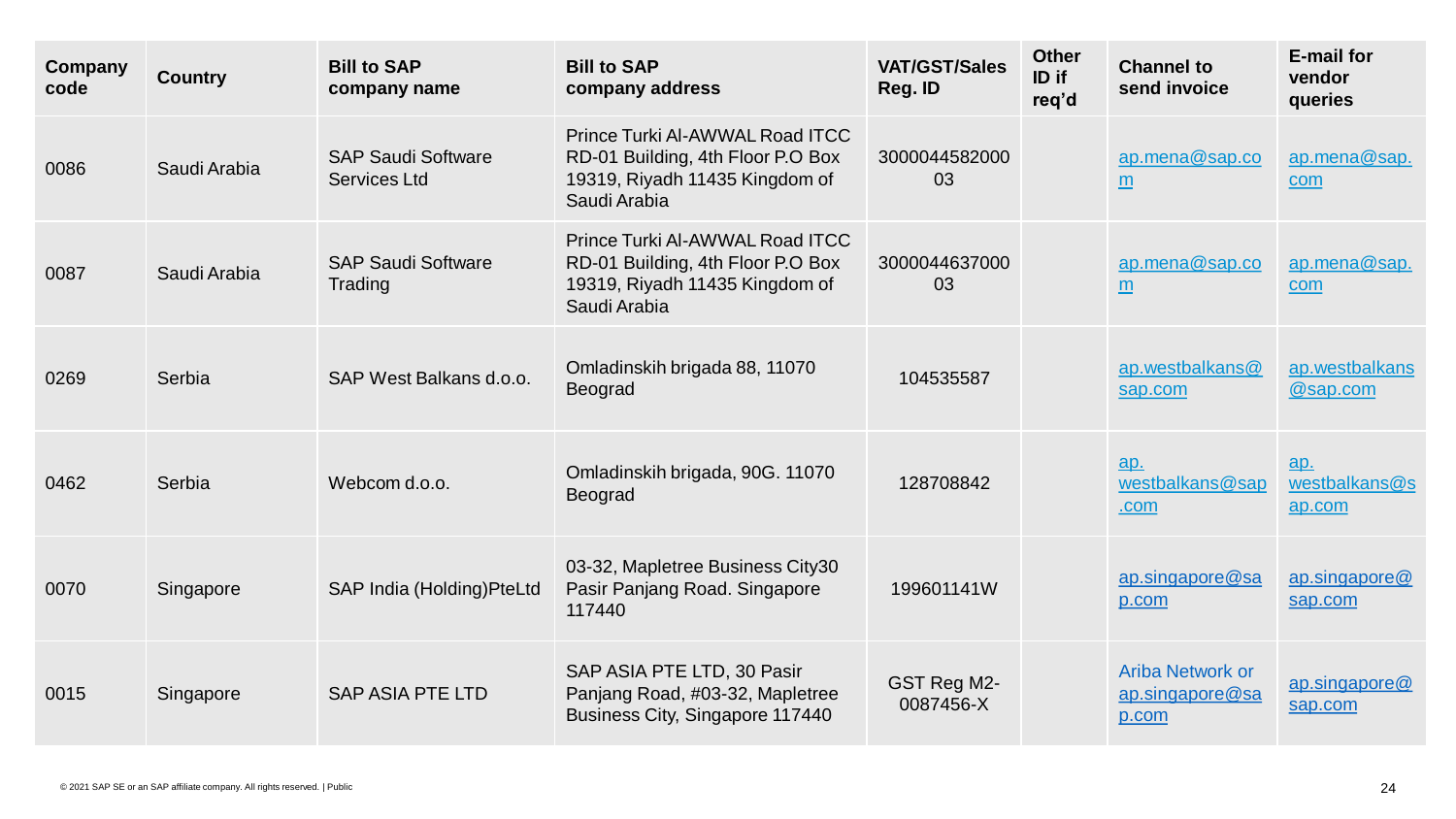| <b>Company</b><br>code | <b>Country</b>         | <b>Bill to SAP</b><br>company name | <b>Bill to SAP</b><br>company address                                                                            | <b>VAT/GST/Sales</b><br>Reg. ID | <b>Other</b><br>ID if<br>req'd | <b>Channel to</b><br>send invoice                     | <b>E-mail for</b><br>vendor<br>queries |
|------------------------|------------------------|------------------------------------|------------------------------------------------------------------------------------------------------------------|---------------------------------|--------------------------------|-------------------------------------------------------|----------------------------------------|
| 0259                   | Singapore              | <b>TomorrowNow Singapore</b>       | TomorrowNow Singapore Pte Ltd,<br>30 Pasir Panjang Road, #03-32,<br>Mapletree Business City, Singapore<br>117440 | <b>NA</b>                       |                                | <b>NA</b>                                             |                                        |
| 0811                   | Singapore              | Ariba Intern. Singapore            | 30 Pasir Panjang Road, #03-32,<br>Mapletree Business City, Singapore<br>117440                                   | 199907901M                      |                                | ap.singapore@sa<br>p.com                              | ap.singapore@<br>sap.com               |
| 0821                   | <b>Slovak Republic</b> | Ariba Slovak Republic<br>S.r.o.    | Sturova 27/A, 04001 Kosice                                                                                       | SK2021996900                    |                                | ap.slovak@sap.c<br><b>om</b>                          | ap.slovak@sap<br>.com                  |
| 0319                   | Slovakia               | SAP Slovensko s.r.o.               | Mlynské nivy 16, 821 09 Bratislava                                                                               | SK2020211193                    |                                | ap.slovak@sap.c<br><b>om</b>                          | ap.slovak@sap<br>.com                  |
| 0280                   | Slovenija              | SAP d.o.o. Slovenija               | 165 Dunajska cesta, 1000 Ljubljana                                                                               | SI30182565                      |                                | ap.slovenia@sap.<br>com                               | ap.slovenia@s<br>ap.com                |
| 0284                   | South Africa           | SAP South Africa (Pty) Ltd         | 1 Woodmead Drive, Woodmead,<br>2148 Johannesburg, South Africa                                                   | 415 0190 645                    |                                | <b>Ariba Network or</b><br>ap.southafrica@s<br>ap.com | ap.southafrica<br>@sap.com             |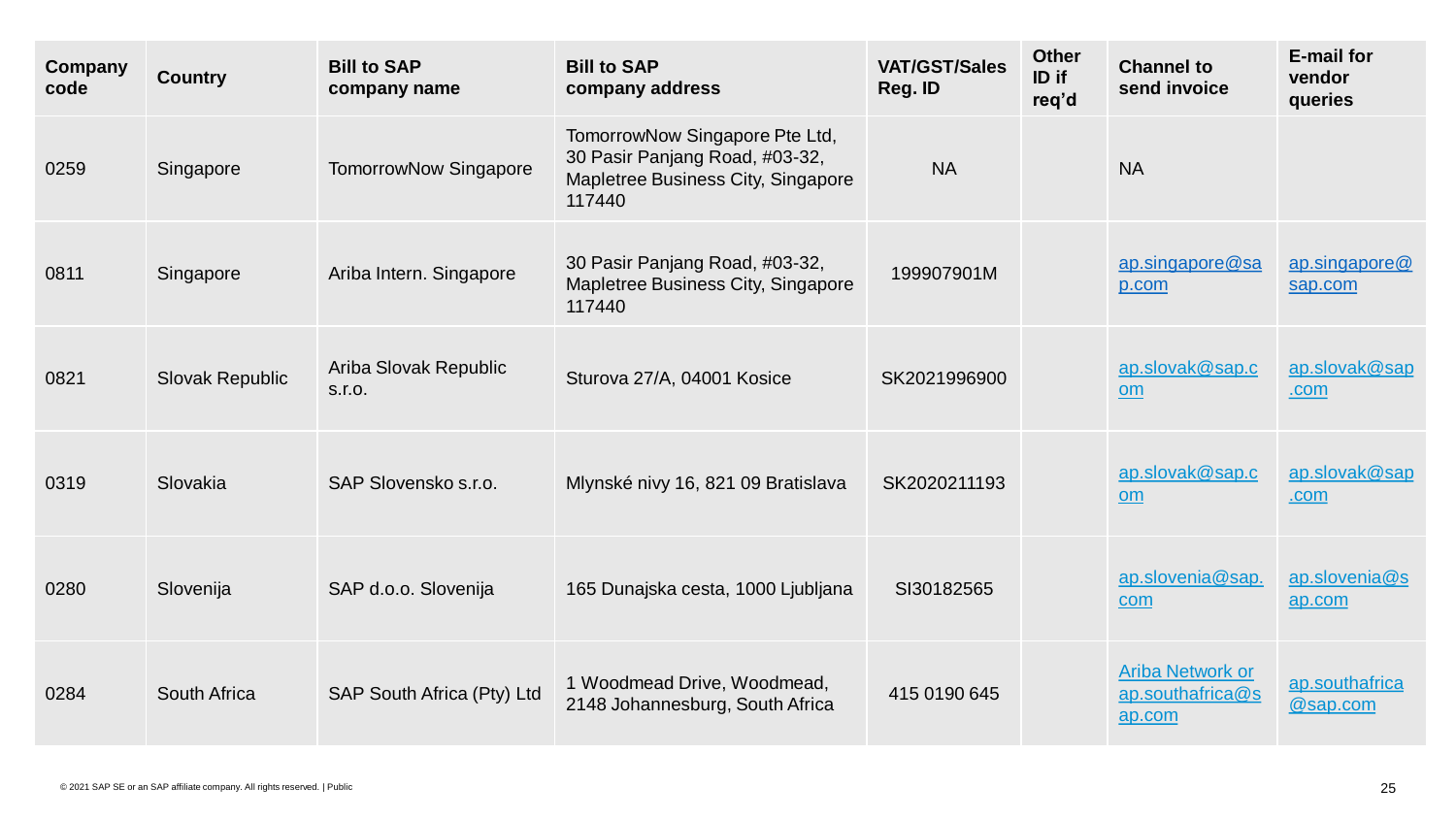| <b>Company</b><br>code | <b>Country</b>      | <b>Bill to SAP</b><br>company name                                                                     | <b>Bill to SAP</b><br>company address                             | <b>VAT/GST/Sales</b><br>Reg. ID                                                                                                              | <b>Other</b><br>ID if<br>req'd | <b>Channel to</b><br>send invoice                       | <b>E-mail for</b><br>vendor<br>queries |
|------------------------|---------------------|--------------------------------------------------------------------------------------------------------|-------------------------------------------------------------------|----------------------------------------------------------------------------------------------------------------------------------------------|--------------------------------|---------------------------------------------------------|----------------------------------------|
| 0285                   | South Africa        | SAP Africa Region (Pty)<br>Ltd                                                                         | 1 Woodmead Drive, Woodmead,<br>2148 Johannesburg, South Africa    | 474 0189 883                                                                                                                                 |                                | <b>Ariba Network or</b><br>ap.southafrica@s<br>ap.com   | ap.southafrica<br>@sap.com             |
| 0840                   | South Africa        | Quadrem Africa                                                                                         | 1 Woodmead Drive, Woodmead,<br>2148 Johannesburg, South Africa    | 4740192267                                                                                                                                   |                                | ap.southafrica@s<br>ap.com                              | ap.southafrica<br>@sap.com             |
| 0017                   | <b>South Africa</b> | SAP (Africa) Pty Ltd                                                                                   | <b>SAP Business Park, 1 Woodmead</b><br>Drive. 2148, Johannesburg | <b>VAT registration</b><br>no. South<br>Africa:<br>4740189883<br><b>South Africa:</b><br><b>VAT</b><br>Registration<br>Number:<br>9345489844 |                                | Not used for<br>billing                                 | ap.southafrica<br>@sap.com             |
| 0006                   | Spain               | <b>SAP ESPAÑA SISTEMAS</b><br><b>APLICACIONES Y</b><br><b>PRODUCTOS EN LA</b><br><b>INFORMATICA SA</b> | TORRELAGUNA 77, 28043-<br>MADRID, ESPAÑA                          | A58379629                                                                                                                                    |                                | <b>Ariba Network or</b><br>ap.spain.invoice<br>@sap.com | ap.spain@sap.<br>com                   |
| 0267                   | Spain               | <b>SAP EMEA Inside Sales</b><br>S.L.                                                                   | TORRELAGUNA 77, 28043-<br>MADRID, ESPAÑA                          | B4486620                                                                                                                                     |                                | <b>Ariba Network or</b><br>ap.spain.invoice<br>@sap.com | ap.spain@sap.<br>com                   |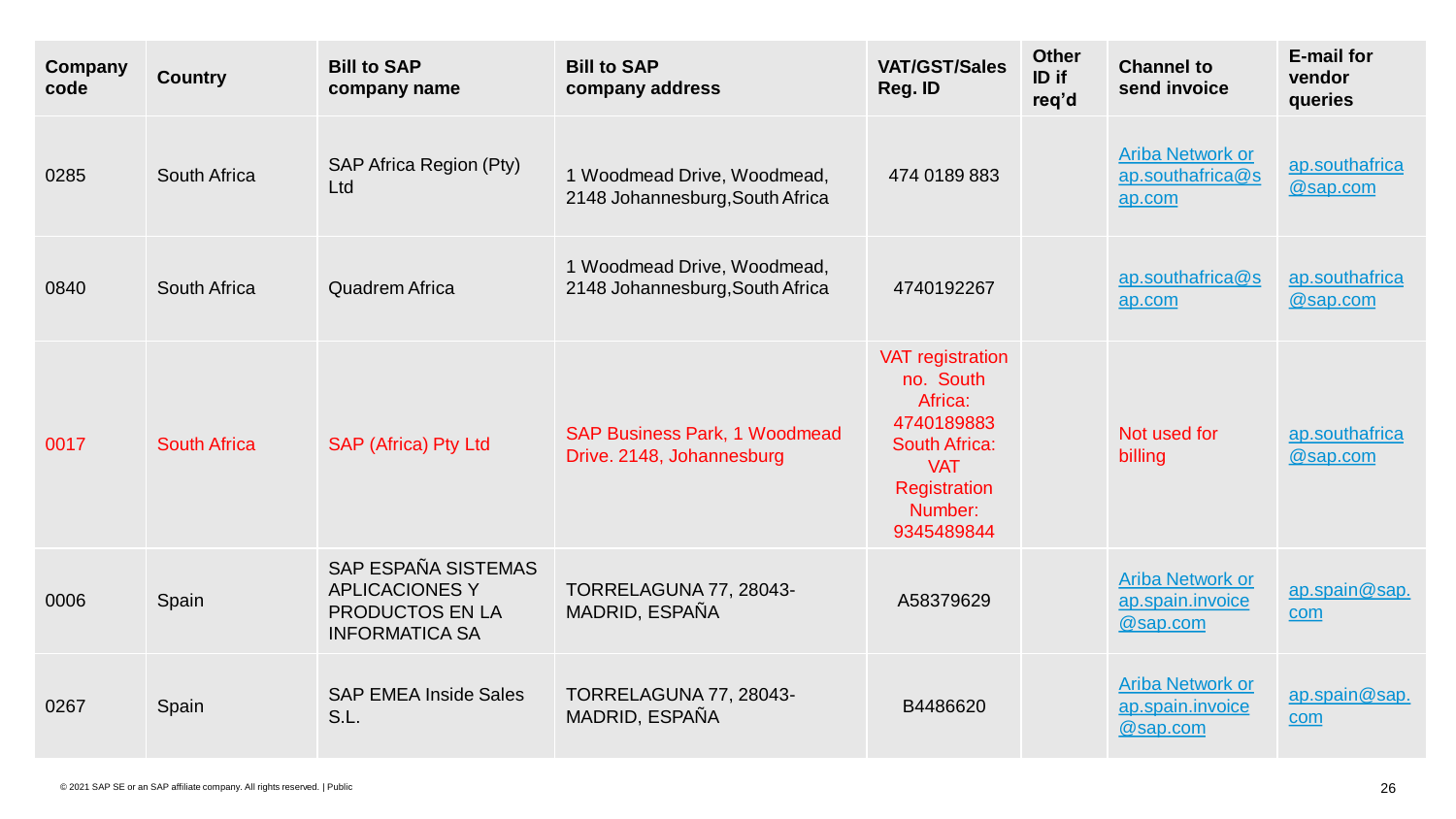| <b>Company</b><br>code | <b>Country</b> | <b>Bill to SAP</b><br>company name                                                                  | <b>Bill to SAP</b><br>company address                                                                                  | <b>VAT/GST/Sales</b><br>Reg. ID    | <b>Other</b><br>ID if<br>req'd | <b>Channel to</b><br>send invoice                                    | <b>E-mail for</b><br>vendor<br>queries |
|------------------------|----------------|-----------------------------------------------------------------------------------------------------|------------------------------------------------------------------------------------------------------------------------|------------------------------------|--------------------------------|----------------------------------------------------------------------|----------------------------------------|
| 0012                   | Sweden         | <b>SAP Svenska AB</b>                                                                               | Sveavägen 44, 11134, Stockholm                                                                                         | SE5563229680<br>01                 |                                | <b>Ariba Network or</b><br>ap.sweden@sap.<br>com                     | ap.sweden@sa<br>p.com                  |
| 0002                   | Switzerland    | SAP (Schweiz) AG                                                                                    | Leugenestrasse 6, Postfach 6112,<br><b>2500 Biel</b>                                                                   | CHE-<br>105.988.774<br><b>MWST</b> |                                | <b>Ariba Network or</b><br>ap.switzerland@s<br>ap.com                | ap.switzerland<br>@sap.com             |
| 0073                   | Taiwan         | SAP Taiwan Co. Ltd.                                                                                 | SAP Taiwan Co. Ltd., 10 Floor No.<br>123, Songren Rd, Xinyi Distr.,<br>11073 Taipei City, Taiwan                       | 97175899                           |                                | Original and<br>paper form                                           | ap.taiwan@sap<br>.com                  |
| 0036                   | Thailand       | <b>SAP Systems,</b><br><b>Applications and Products</b><br>in Data Processing<br>(Thailand) Limited | 287 Liberty Square, 9th Floor, Silom<br>Road, Bangrak, Bangkok 10500,<br>Thailand                                      | 3011579862                         |                                | Original and<br>paper form                                           | ap.thailand@sa<br>p.com                |
| 0256                   | Turkey         | SAP TÜRKİYE YAZILIM<br>ÜRETİM VE TİC.AŞ.                                                            | <b>EMAAR SQUARE OFIS KULE</b><br>Ünalan Mahallesi, Libadiye<br>Caddesi, NO:82 F KAT:17 -18<br>Üsküdar, 34700, İstanbul | 7440176043                         |                                | ap.turkey@sap.co<br>m                                                | ap.turkey@sap<br>.com                  |
| 0007                   | <b>UK</b>      | SAP UK Ltd.                                                                                         | Clockhouse Place, Bedfont Road,<br>Feltham TW14 8HD                                                                    | GB 494703129                       |                                | <b>Ariba Network or</b><br>AP Invoices SAP<br>UK@maildrop.w<br>m.net | ap.uk@sap.co<br>m                      |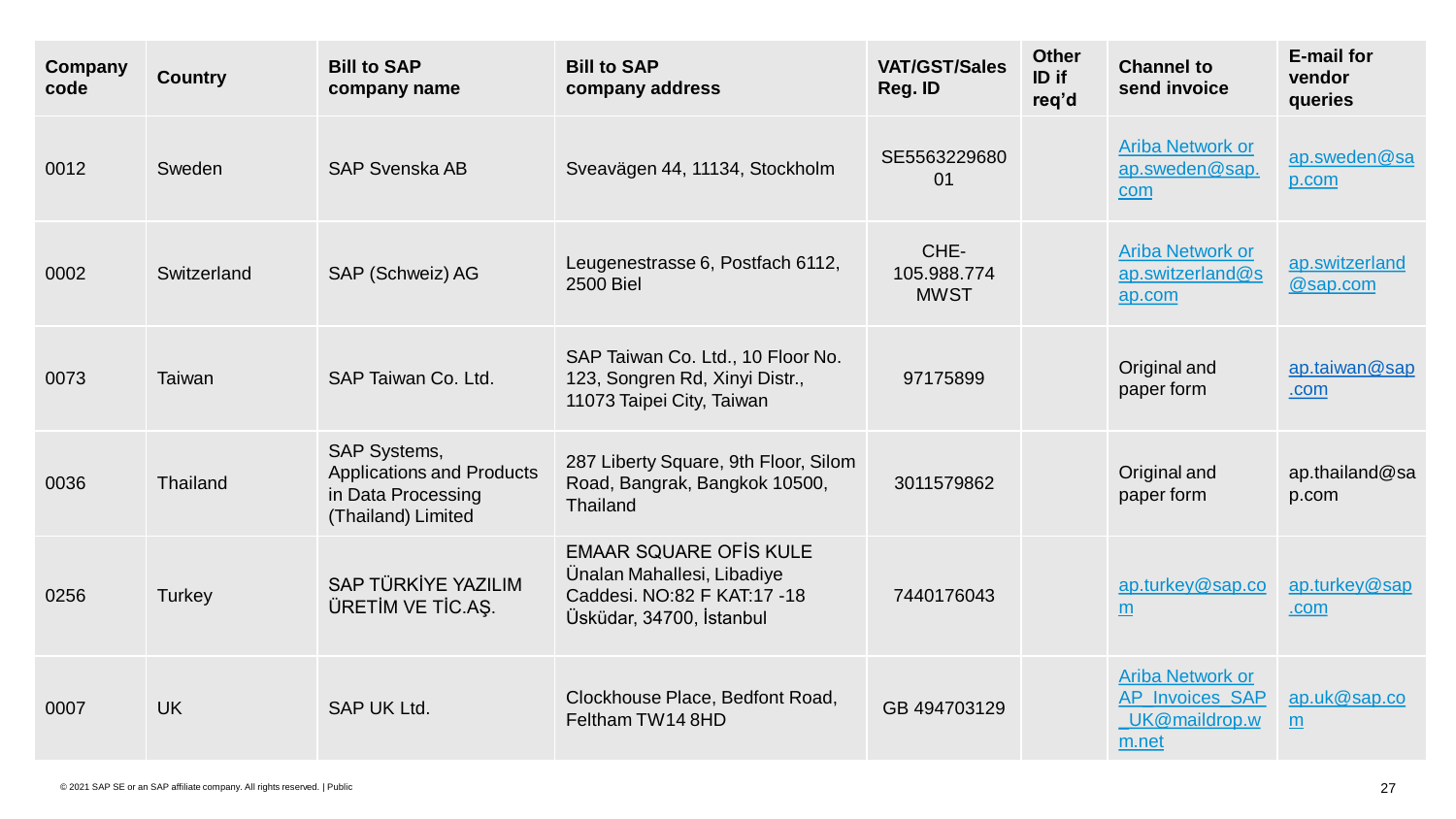| <b>Company</b><br>code | <b>Country</b>                 | <b>Bill to SAP</b><br>company name                              | <b>Bill to SAP</b><br>company address                                                                                           | <b>VAT/GST/Sales</b><br>Reg. ID | <b>Other</b><br>ID if<br>req'd | <b>Channel to</b><br>send invoice                                           | <b>E-mail for</b><br>vendor<br>queries |
|------------------------|--------------------------------|-----------------------------------------------------------------|---------------------------------------------------------------------------------------------------------------------------------|---------------------------------|--------------------------------|-----------------------------------------------------------------------------|----------------------------------------|
| 0459                   | <b>UK</b>                      | <b>Clicktools Limited</b>                                       | <b>CLICKTOOLS LTD, Branksome</b><br>Business Park, Suite 7, Poole,<br><b>BH12 1ED</b>                                           | 760556817                       |                                | $ap.$ callidus.uki $@s$<br>ap.com                                           | ap.callidus.uki<br>@sap.com            |
| 0218                   | <b>Ukraine</b>                 | <b>SAP Ukraine LLC</b>                                          | Dilova str. 5, 03150 Kiev, Ukraine                                                                                              | 312429226657                    |                                | ap.ukraine@sap.c<br><b>om</b>                                               | ap.ukraine@sa<br>p.com                 |
| 0088                   | <b>United Arab</b><br>Emirates | <b>SAP Middle East and</b><br><b>North Africa LLC</b>           | <b>SAP Middle East &amp; North Africa</b><br>LLC Butterfly Building, Building B<br>PO Box 118353 Dubai, United Arab<br>Emirates | 1000727667000<br>03             |                                | ap.mena@sap.co<br>m                                                         | ap.mena@sap.<br>com                    |
| 0371                   | <b>United Arab</b><br>Emirates | SAP Training and<br><b>Development Institute</b><br><b>FZCO</b> | Dubai Silicon Oasis, Headquarters<br>Building, B-Wing, 1st floor, P.O. Box<br>341200 Dubai, United Arab<br>Emirates             | 1000234979000<br>03             |                                | ap.mena@sap.co<br>m                                                         | ap.mena@sap.<br>com                    |
| 0008                   | <b>US</b>                      | SAP America, Inc.                                               | 3999 West Chester Pike, Newtown<br>Square, 19073                                                                                | 36-3556041                      |                                | <b>Ariba Network or</b><br>invoicesapameric<br>a@maildrop.wm.n<br><b>et</b> | ap.na@sap.co<br>m                      |
| 0063                   | <b>US</b>                      | SAP Labs, LLC                                                   | 3475 Deer Creek Road, Palo Alto,<br>94304                                                                                       | 23-2852542                      |                                | <b>Ariba Network or</b><br>invoicesaplabs@<br>maildrop.wm.net               | ap.na@sap.co<br>m                      |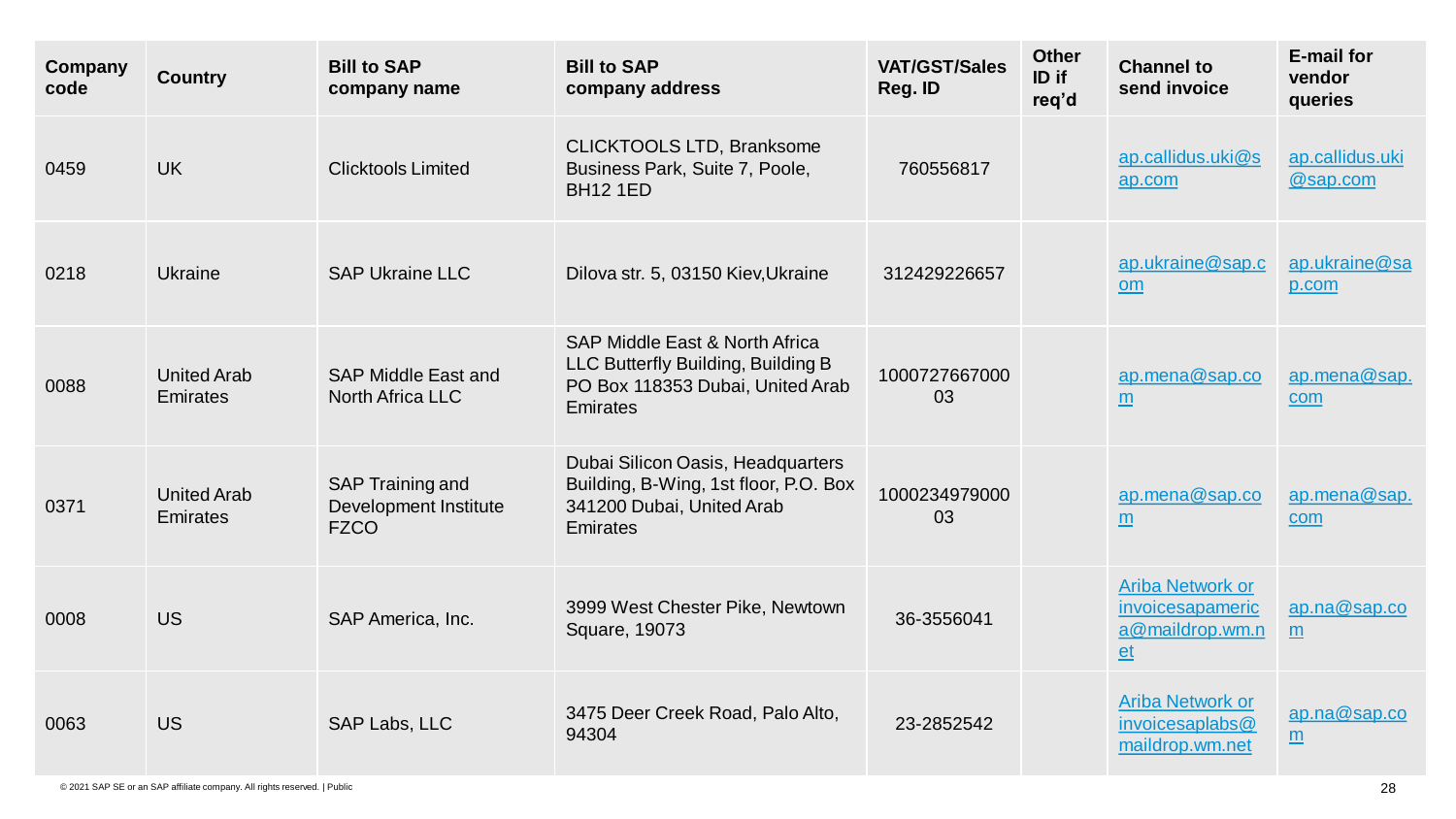| <b>Company</b><br>code | <b>Country</b> | <b>Bill to SAP</b><br>company name | <b>Bill to SAP</b><br>company address                            | <b>VAT/GST/Sales</b><br>Reg. ID | <b>Other</b><br>ID if<br>req'd | <b>Channel to</b><br>send invoice                                            | <b>E-mail for</b><br>vendor<br>queries |
|------------------------|----------------|------------------------------------|------------------------------------------------------------------|---------------------------------|--------------------------------|------------------------------------------------------------------------------|----------------------------------------|
| 0064                   | <b>US</b>      | SAP International, Inc.            | 5301 Blue Lagoon Drive Suite 790,<br>Miami, 33125                | 23-2852543                      |                                | <b>Ariba Network or</b><br>invoicesapinternat<br>ional@maildrop.w<br>m.net   | ap.na@sap.co<br>m                      |
| 0065                   | <b>US</b>      | SAP Public Services, Inc.          | 1300 Pennsylvania Avenue, Suite<br>600, Washington, 20004-3012   | 54-1865804                      |                                | <b>Ariba Network or</b><br>invoicesappublic<br>@maildrop.wm.ne               | ap.na@sap.co<br>m                      |
| 0219                   | <b>US</b>      | <b>SAP Global Marketing</b>        | 95 Morton Street, 10014, New York                                | 52-2290494                      |                                | <b>Ariba Network or</b><br>invoicesapglobal<br>marketing@maildr<br>op.wm.net | ap.na@sap.co<br>m                      |
| 0257                   | <b>US</b>      | TomorrowNow, Inc.                  | 3999 West Chester Pike, Newtown<br>Square, 19073, Newtown Square | 74-2907158                      |                                | <b>Ariba Network or</b><br>invoicetomorrown<br>ow@maildrop.wm<br>.net        | ap.na@sap.co<br>m                      |
| 0700                   | <b>US</b>      | Sybase, Inc.                       | 2700 Camino Ramon, Suite 400,<br>San Ramon, 94583                | 94-2951005                      |                                | invoicesybase@m<br>aildrop.wm.net                                            | $ap$ .na@sap.co<br>m                   |
| 0703                   | <b>US</b>      | Sybase 365, LLC.                   | 2700 Camino Ramon, Suite 400,<br>San Ramon, 94583                | 94-2951005                      |                                | Invoicesybase365<br>@maildrop.wm.ne                                          | ap.na@sap.co<br>m                      |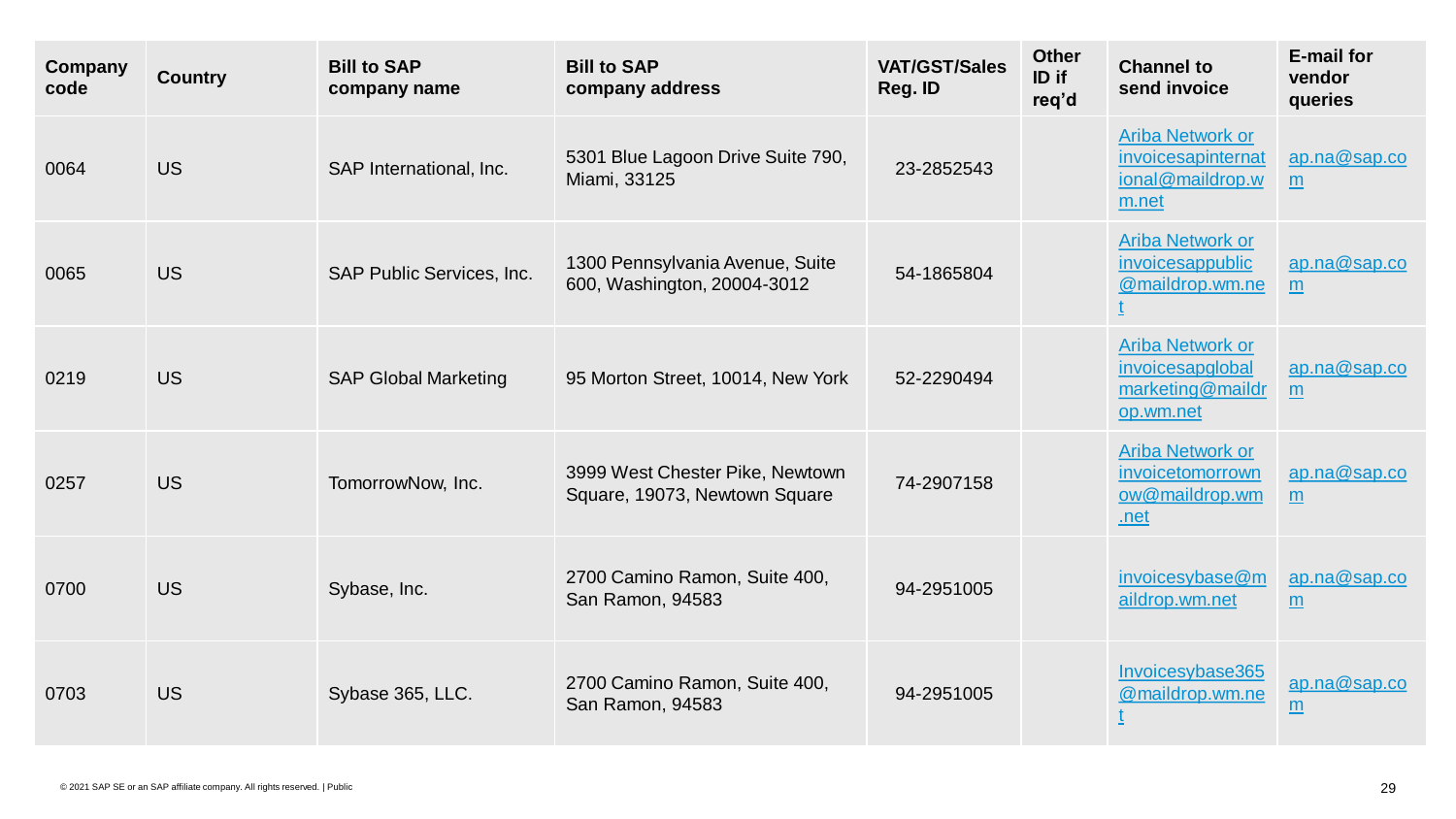| <b>Company</b><br>code | <b>Country</b> | <b>Bill to SAP</b><br>company name | <b>Bill to SAP</b><br>company address                                           | <b>VAT/GST/Sales</b><br>Reg. ID | <b>Other</b><br>ID if<br>req'd | <b>Channel to</b><br>send invoice                                       | <b>E-mail for</b><br>vendor<br>queries |
|------------------------|----------------|------------------------------------|---------------------------------------------------------------------------------|---------------------------------|--------------------------------|-------------------------------------------------------------------------|----------------------------------------|
| 0750                   | <b>US</b>      | SuccessFactors, Inc.               | One Tower Place, Suite 1100,<br>94080, South San Francisco                      | 94-3398453                      |                                | <b>Ariba Network or</b><br>invoicessff@maild<br>rop.wm.net              | ap.na@sap.co<br>$\underline{m}$        |
| 0800                   | <b>US</b>      | Ariba, Inc.                        | 210 Sixth Avenue, Pittsburgh,<br>15222                                          | 77-0439730                      |                                | ariba Network or<br>invoiceariba@mail<br>drop.wm.net                    | ap.na@sap.co<br>$\underline{m}$        |
| 0841                   | <b>US</b>      | <b>Quadrem Limited</b>             | 3999 West Chester Pike, Newtown<br>Square, 19073                                | 36-3556041                      |                                | invoicequadrem@<br>maildrop.wm.net                                      | ap.na@sap.co<br>m                      |
| 0855                   | <b>US</b>      | Hybris US Corp.                    | 1000 N. West St. Suite 1200,<br>Wilmington, 19801                               | 76-0659960                      |                                | <b>Ariba Network or</b><br>invoicehybris@m<br>aildrop.wm.net            | ap.na@sap.co<br>$\underline{m}$        |
| 0265                   | <b>US</b>      | <b>SAP Industries</b>              | 4343 North Scottsdale Road, Suite<br>345. MARICOPA. 85251,<br><b>SCOTTSDALE</b> | 68-0407321                      |                                | <b>Ariba Network or</b><br>invoicesapindustri<br>es@maildrop.wm.<br>net | ap.na@sap.co<br>m                      |
| 0405                   | <b>US</b>      | Volume Integration, Inc.           | 12007 Sunrise Valley Drive, Fairfax.<br>20191-3479, Reston - Virginia.          |                                 |                                |                                                                         | ap.na@sap.co<br>$\underline{m}$        |